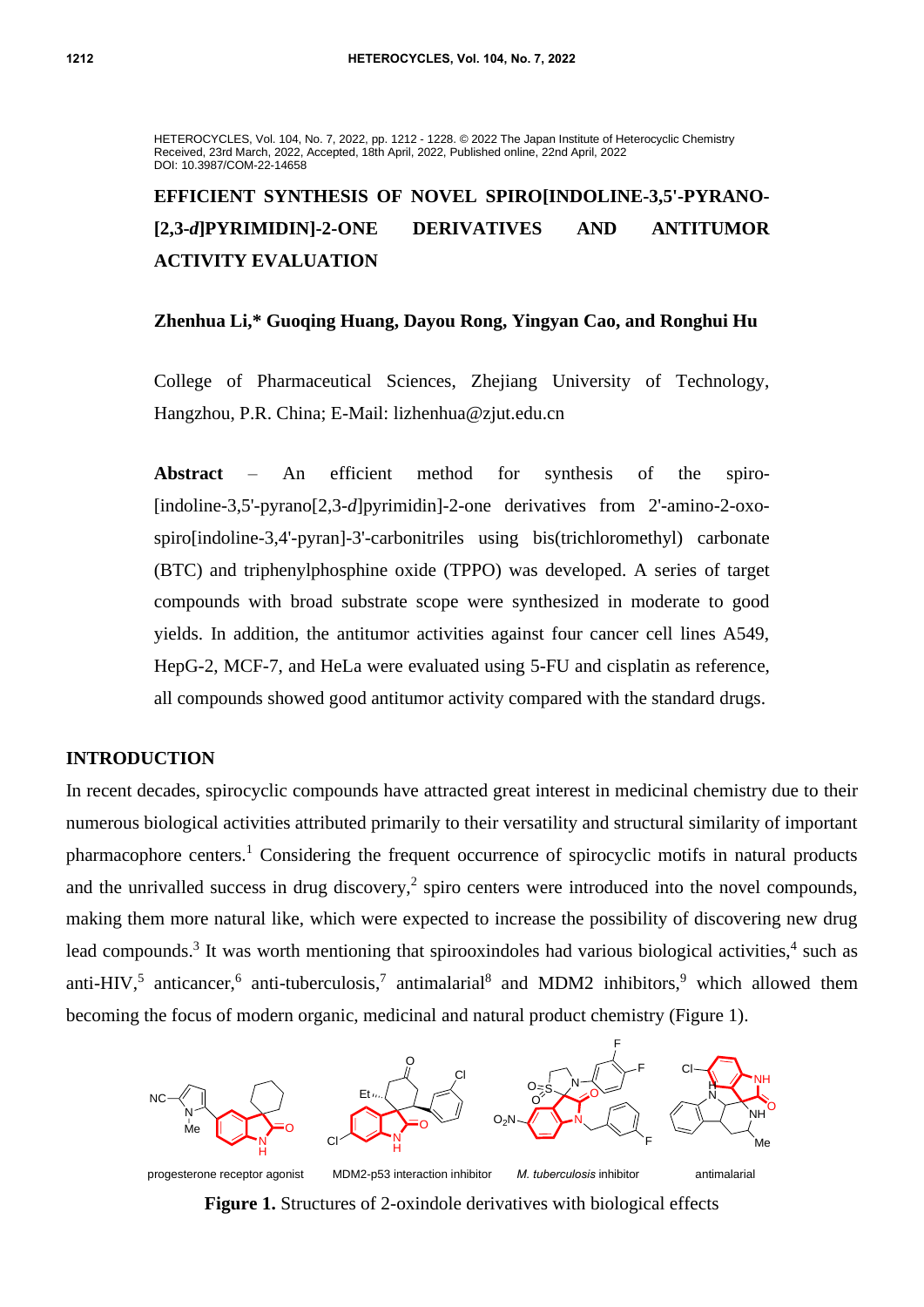Incidentally, pyrimidines were a class of *N*-heterocyclics widely found in biological molecules and commercial drugs (Amuvatinib,<sup>10</sup> Gefitinib,<sup>11</sup> Erlotinib,<sup>12</sup> et al.). Among them, pyrano[2,3–*d*]pyrimidines were dominant structural motif in natural products, including alkaloids, carbohydrates, pheromones and iridoids,<sup>13</sup> which exhibited miscellaneous biological activities such as anticancer,<sup>14</sup> antimicrobial<sup>15</sup> and antioxidant activities (Figure 2). $16$ 



**Figure 2.** Structures of pyrano[2,3-*d*]pyrimidine derivatives with biological effects

Molecular hybridization strategy indicated that a single structural motif embedded in two or more bioactive skeletons exhibited enhanced biological activity. On this basis, we continued preliminary study<sup>17</sup> and synthesized a series of spirooxindoles fused pyrano[2,3-*d*]pyrimidine derivatives for further screening of antitumor activity. Starting from isatins, a series of substrates were synthesized by one-pot method. Subsequently, a direct cyclization of 2'-amino-2-oxyspiro[indoline-3,4-pyran]-3'-carbonitrile into spiro[indoline-3,5'-pyran[2,3-*d*]pyrimidin]-2-one mediated by bis(trichloromethyl) carbonate (BTC) and triphenylphosphine oxide (TPPO) was developed, which was an efficient protocol for the synthesis of pyrano[2,3-*d*]pyrimidines with spirooxindole. This new type of spirocyclic derivatives are expected to serve as a bridge between chemistry and medicine, providing a class of potential alternatives for antitumor drugs in the future.

### **RESULTS AND DISCUSSION**

Initially, 2'-amino-2-oxo[indole-3,4'-pyran]-3'-carbonitrile derivatives were synthesized by isatin, malononitrile, 1,3-dicarbonyl compound or *α*-cyanoketone as raw materials in anhydrous ethanol using piperidine as catalyst in a three-component reaction system (Scheme 1).



**Scheme 1.** One-pot synthesis of 2'-amino-2-oxospiro[indoline-3,4'-pyran]-3'-carbonitriles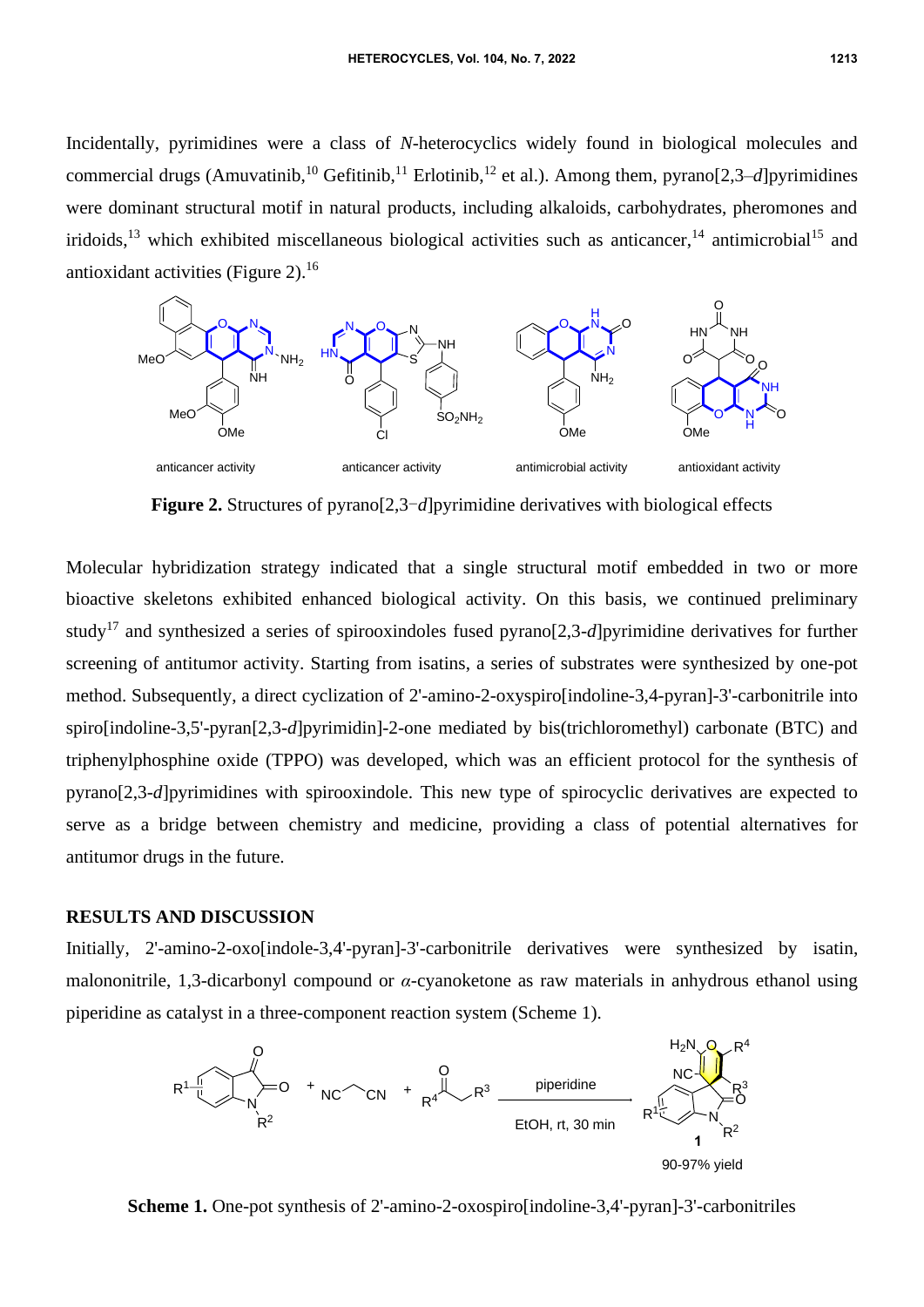Next, we commenced our study by selecting **1a** as the model substrates. Based on the study of BTC/TPPO reaction in previous work,<sup>17</sup> the initial molar ratio of BTC/TPPO was determined to be 1:3. Intriguingly, the reaction proceeded smoothly and the desired product **2a** was obtained in 50% yield (Table 1, entry 1). In addition, the yield of **2a** was significant increased to 81% when the temperature increased from 90 °C to 110 °C (Table 1, entry 2). Perhaps due to the increase of active sites and the aggravation of side reactions caused by the continuous increase of temperature, the yield of **2a** was decreased (Table 1, entries 3,4). Prolonging the reaction time, the substrate was also more likely to be converted into byproducts, resulting in a bit decrease in the yield of **2a**, which could be found that the suitable time was 3 h (Table 1, entries 2, 5 and 6). What's more, continuously changing the amount of BTC/TPPO was not beneficial to increase yield (Table 1, entries 7,8). Taking into account the non-negligible solvent effect, different solvents were investigated. The desired product was obtained with 61% in toluene, while other solvents were ineffective. (Table 1, entries 9-11).

Table 1. Optimization of Reaction Conditions<sup>a</sup>





| <b>Entry</b>   | equiv<br>$(1a:BT\bar{C}:TPPO)$ | solvent     | $T (^{\circ}C)$ | t(h)           | Yield $b(\%)$ |
|----------------|--------------------------------|-------------|-----------------|----------------|---------------|
| $\mathbf{1}$   | 1:1:3                          | PhCl        | 90              | 3              | 50            |
| $\overline{2}$ | 1:1:3                          | PhCl        | 110             | 3              | 81            |
| 3              | 1:1:3                          | PhCl        | 120             | 3              | 78            |
| $\overline{4}$ | 1:1:3                          | PhCl        | 140             | 3              | 74            |
| 5              | 1:1:3                          | PhCl        | 110             | $\overline{4}$ | 75            |
| 6              | 1:1:3                          | PhCl        | 110             | $\overline{2}$ | 60            |
| $\overline{7}$ | 1:2:3                          | PhCl        | 110             | 3              | 79            |
| 8              | 1:1:4                          | PhCl        | 110             | 3              | 74            |
| 9              | 1:1:3                          | toluene     | 110             | 3              | 61            |
| 10             | 1:1:3                          | <b>THF</b>  | 110             | 3              | trace         |
| 11             | 1:1:3                          | <b>MeCN</b> | 110             | 3              | trace         |

<sup>a</sup> Reaction conditions unless specified otherwise: BTC and TPPO in solvent were premixed under an ice bath, and the mixture was stirred at room temperature for 30 min. Then, **1a** was added, and the mixture was heated to the specified temperature. <sup>b</sup> Isolated yield based on **1a**.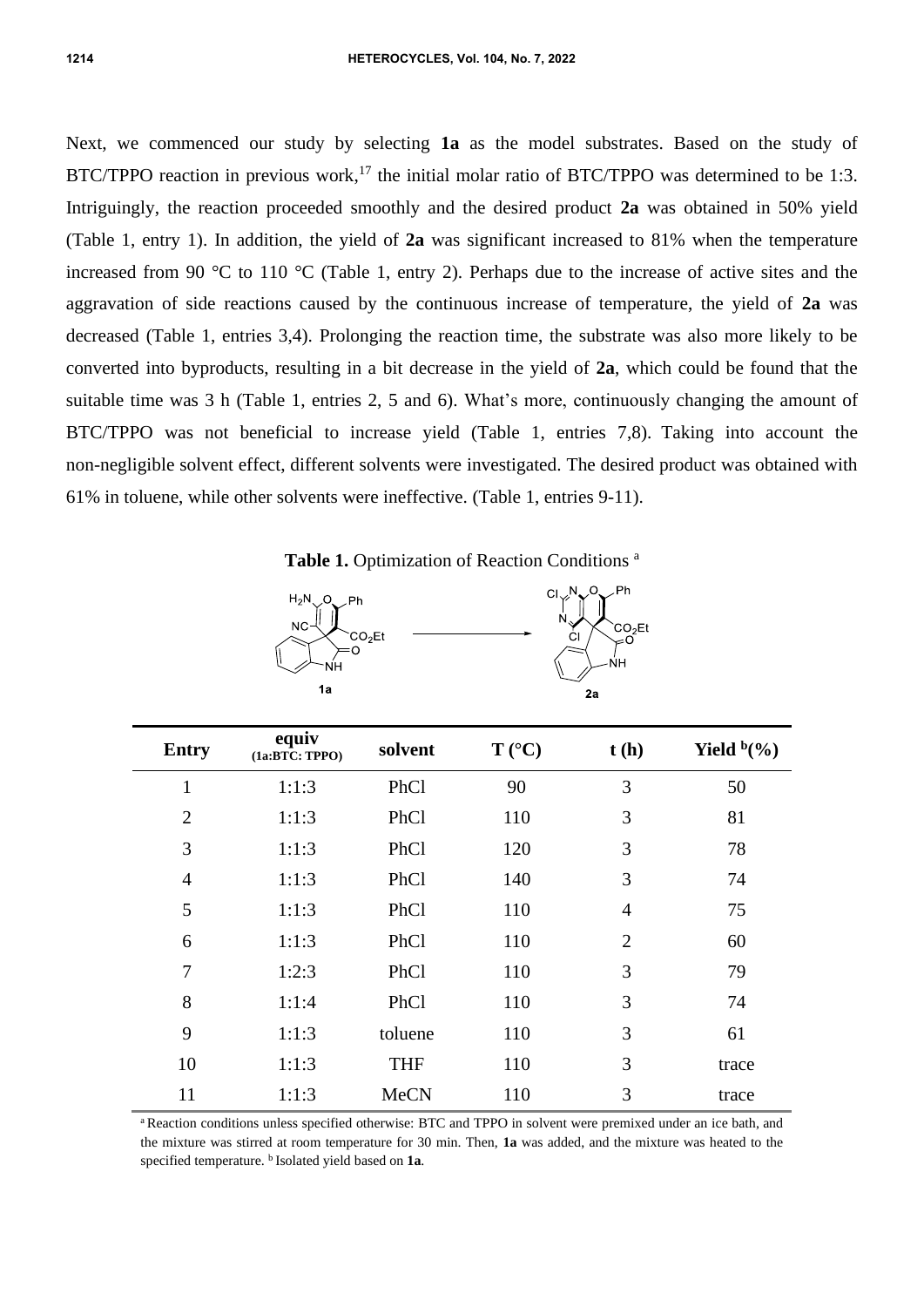With optimal conditions established, the substrate scope was investigated (Scheme 2). Electron-withdrawing groups showed negligible influence on the reaction efficiency, affording the corresponding pyrano[2,3-*d*]pyrimidine derivatives in 70%–78% yields, such as halogen and trifluoromethyl groups (**2b-2d, 2i-2l**). Particularly, the yield of 6-chlorine was 83% (**2f**). Unfortunately, electron-donating groups, such as methyl and methoxy, showed poor tolerability for product formation (**2e, 2h, 2m, 3e, 3f, and 3l**). In addition, The substituents at the C-5 position of pyran ring, such as ester, carbonyl and cyano group were well-tolerated (**2a, 3a, 4a**). It should be noted that benzene ring at the C-6 position of the pyran ring affected significantly the reaction process, the lower yield using -Me instead of –Ph may be due to the weakening of conjugate effect (**5a**). Furthermore, N-Me of substrates also gained desired products with satisfied yields (**2n, 3m**).



**Scheme 2.** Substrate scope of spiro[indoline-3,5'-pyrano[2,3-*d*]pyrimidin]-2-one derivatives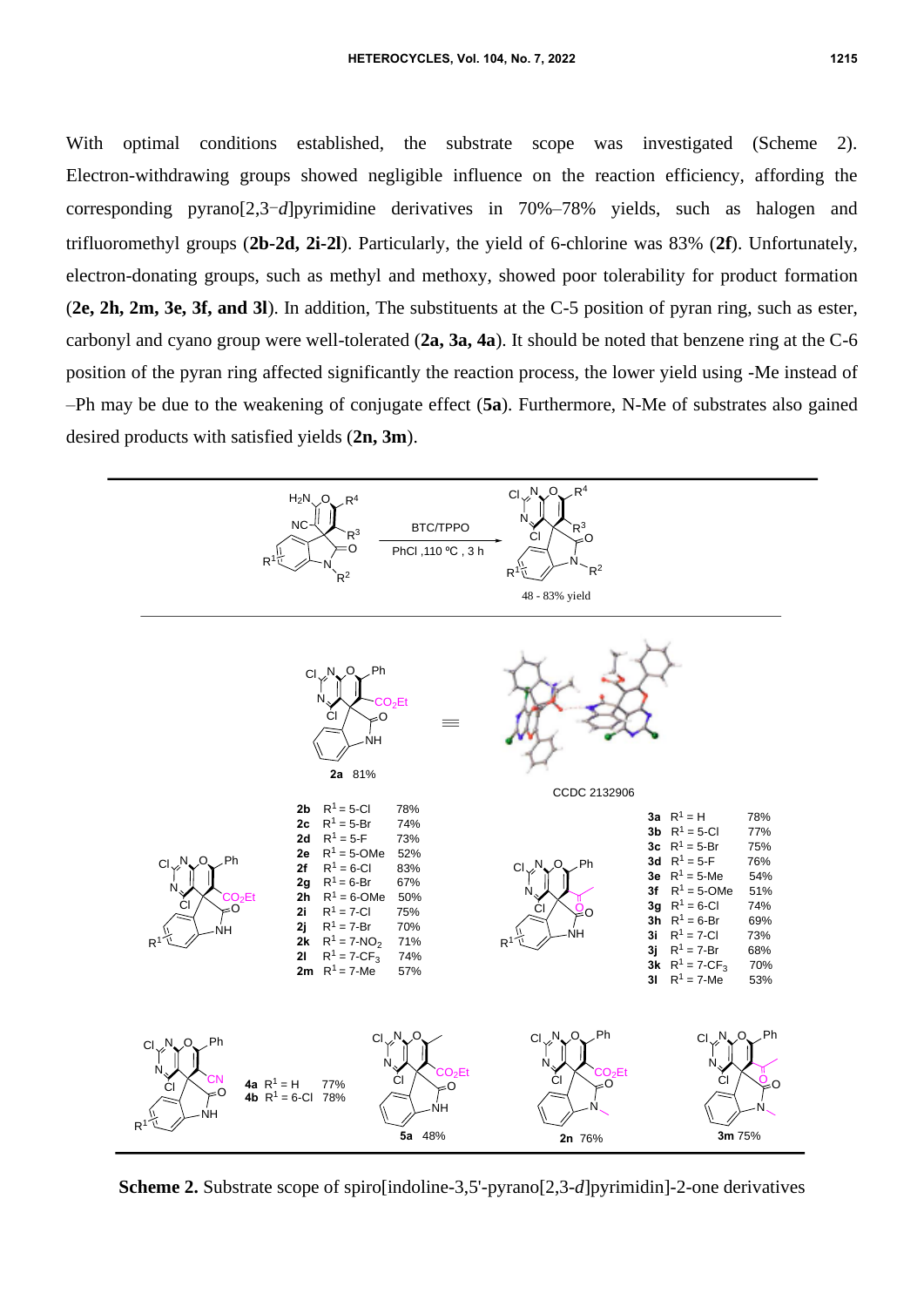On the basis of the previous literatures, 17,18 a plausible mechanism was been proposed (**Scheme 3**). Firstly, after the mixture of BTC and TPPO, the nucleophilic attacked from TPPO to BTC to generate dichlorotriphenylphosphine salt **3**. After the substrate addition, the amino-group of **1a** was reacted with BTC to form an intermediate **2**. Then, with the temperature progressing. The closure of the pyrimidine ring was triggered by nucleophilic attack of chlorine on the cyano group. Intermediate **2** was captured by the dichlorotriphenylphosphine salt **3** to form an O-P bond, giving intermediate **4**. Finally, the first chlorination occurred at the C-4 position, and the oxygen atom was replaced by a chlorine anion to obtain the product  $2a$  through the  $S<sub>N</sub>Ar$  mechanism.



**Scheme 3.** Plausible mechanism

The biological activities of some spiro[indoline-3,5'-pyrano[2,3-*d*]pyrimidin]-2-one derivatives were investigated, and the results showed that these compounds exhibited cytotoxicity against A549, Hep-G2, MCF-7 and HeLa cell lines by using cisplatin and 5-FU as reference. As indicated in Table 2, generally, the synthesized compounds had a broad-spectrum of anticancer activity, showing favorable inhibition against the tested cancer cell lines than reference drug. The activities are varied due to the variation in the substituent of the aromatic ring. From the comparison of compounds **2f** and **2g**, it is clear that bromo substitution on aryl ring is more active than chloro substitution as shown in Table 2. In the case of the 6-chloro substitution compounds 2f and 4b the  $IC_{50}$  values show that compound 4b is the more active, which also reveals that cyano substitution on pyran ring induces more activity than ester substitution. Specifically, compound 2b exhibited highest cytotoxic activity against MCF-7 with  $IC_{50} = 11.78 \mu M$ ,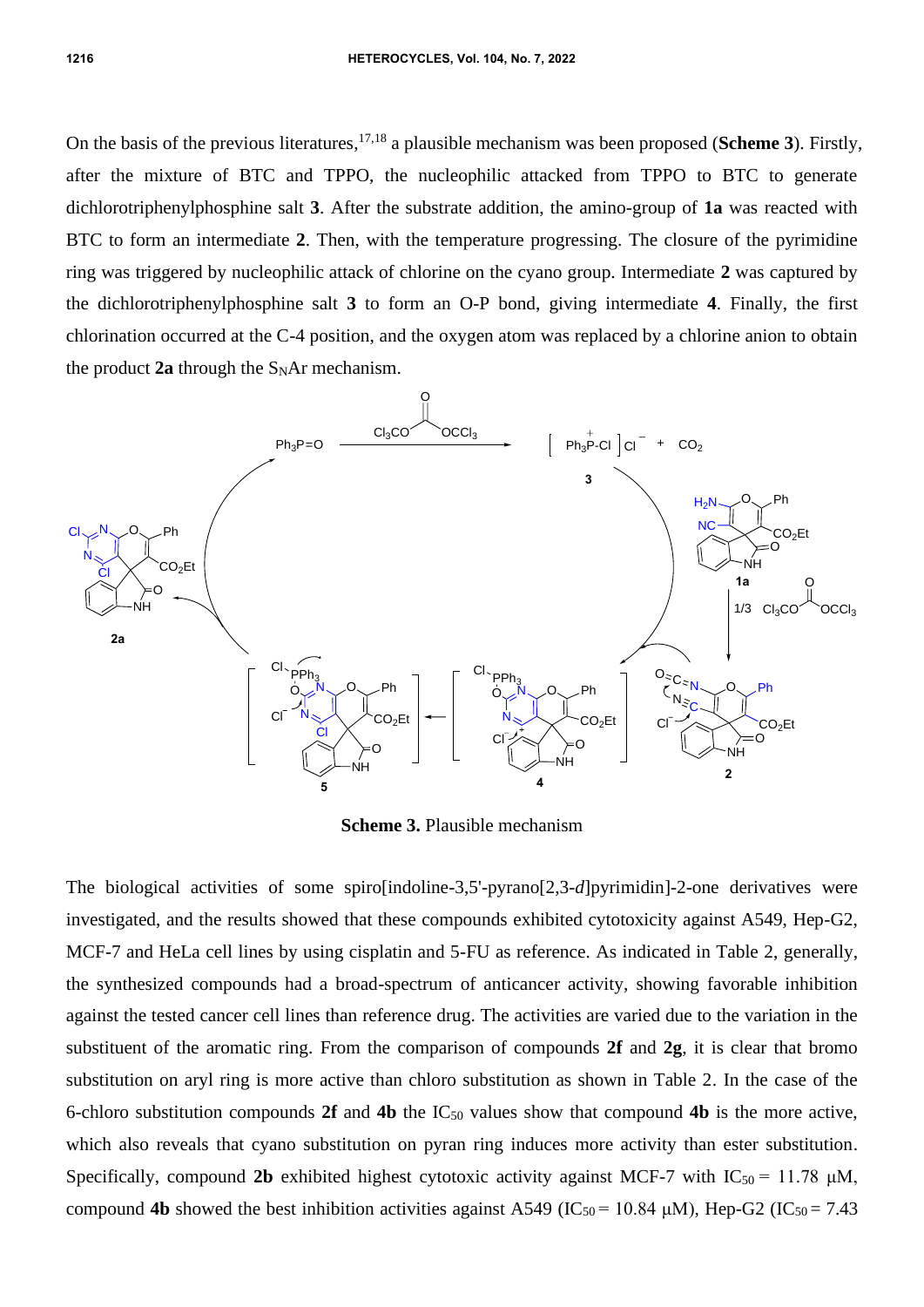μM) and HeLa (IC<sub>50</sub> = 10.86 μM). The pyrimidine moiety located in the spirooxindole skeleton is beneficial for the activity. The new chemical entities as promising anticancer agents.

In summary, an efficient method for synthesis the of spiro[indoline-3,5'-pyrano[2,3-*d*]pyrimidin]-2-one from 2'-amino-2-oxospiro[indoline-3,4'-pyran]-3'-carbonitrile derivatives using BTC/TPPO was developed. A new class of compounds with good functional group tolerance were synthesized efficiently and easily with moderate to good yields. The novel spiro[indoline-3,5'-pyrano[2,3-*d*]pyrimidin]-2-one derivatives were evaluated for their in vitro anticancer activity against human cancer cell line (A549, HepG-2, MCF-7 and HeLa). Some of these compounds exhibited significant anticancer activities. Further bioassay, optimization and structure–activity relationships of the title compounds were underway.

|                | <sup>a</sup> IC <sub>50</sub> ( $\mu$ M) $\pm$ SD |                   |                    |                   |  |  |
|----------------|---------------------------------------------------|-------------------|--------------------|-------------------|--|--|
| Compound       | A549                                              | HepG-2            | MCF-7              | HeLa              |  |  |
| 2 <sub>b</sub> | $16.68 \pm 0.42$                                  | $10.93 \pm 0.58$  | $11.78 \pm 1.15$   | $11.68 \pm 0.17$  |  |  |
| 2c             | $15.89 \pm 1.95$                                  | $16.95 \pm 0.26$  | $20.92 \pm 1.90$   | $18.59 \pm 0.88$  |  |  |
| 2d             | $13.22 \pm 0.26$                                  | $11.53 \pm 0.73$  | $17.73 \pm 1.13$   | $13.51 \pm 0.36$  |  |  |
| 2e             | $18.71 \pm 0.61$                                  | $11.32 \pm 0.52$  | $20.55 \pm 0.29$   | $21.91 \pm 1.19$  |  |  |
| 2f             | $19.31 \pm 0.95$                                  | $11.49 \pm 0.21$  | $17.41 \pm 0.17$   | $13.71 \pm 0.95$  |  |  |
| 2g             | $12.35 \pm 0.21$                                  | $8.64 \pm 0.64$   | $12.98 \pm 0.29$   | $11.70 \pm 0.49$  |  |  |
| 2i             | $14.52 \pm 0.44$                                  | $14.12 \pm 0.33$  | $17.50 \pm 0.85$   | $15.91 \pm 0.29$  |  |  |
| 2k             | $17.56 \pm 1.66$                                  | $17.73 \pm 0.39$  | $19.28 \pm 1.15$   | $16.20 \pm 0.65$  |  |  |
| 21             | $13.68 \pm 0.75$                                  | $14.23 \pm 1.21$  | $15.56 \pm 1.38$   | $13.54 \pm 0.88$  |  |  |
| 3d             | $18.04 \pm 0.48$                                  | $12.92 \pm 0.15$  | $18.05 \pm 0.20$   | $20.77 \pm 0.03$  |  |  |
| 3g             | $19.77 \pm 1.90$                                  | $16.63 \pm 0.43$  | $27.20 \pm 1.58$   | $26.42 \pm 1.23$  |  |  |
| 3 <sub>h</sub> | $20.64 \pm 0.08$                                  | $13.51 \pm 0.42$  | $21.52 \pm 0.06$   | $24.43 \pm 1.33$  |  |  |
| 3i             | $13.96 \pm 0.81$                                  | $14.75 \pm 1.68$  | $18.66 \pm 0.78$   | $19.31 \pm 1.35$  |  |  |
| 3j             | $14.69 \pm 0.45$                                  | $10.21 \pm 0.35$  | $15.41 \pm 2.38$   | $13.97 \pm 1.55$  |  |  |
| 3k             | $16.31 \pm 0.61$                                  | $11.99 \pm 0.23$  | $17.56 \pm 0.12$   | $18.66 \pm 0.70$  |  |  |
| 3 <sub>l</sub> | $20.71 \pm 1.06$                                  | $14.12 \pm 0.12$  | $22.66 \pm 1.49$   | $23.28 \pm 0.76$  |  |  |
| 4 <sub>b</sub> | $10.84 \pm 0.389$                                 | $7.43 \pm 0.38$   | $14.26 \pm 0.46$   | $10.86 \pm 0.43$  |  |  |
| $5-FU$         | $196.82 \pm 14.75$                                | $121.92 \pm 2.98$ | $177.87 \pm 10.61$ | $136.04 \pm 0.20$ |  |  |
| cisplatin      | $64.23 \pm 4.17$                                  | $60.08 \pm 2.85$  | $77.85 \pm 1.21$   | 55.97±0.35        |  |  |
|                |                                                   |                   |                    |                   |  |  |

**Table 2.** In vitro cytotoxicity of spiro[indoline-3,5'-pyrano[2,3-*d*]pyrimidin]-2-one derivatives

<sup>a</sup>IC<sub>50</sub> is the concentration of compound required to inhibit the cell growth by 50% compared to an untreated control

### **EXPERIMENTAL**

Synthetic reagents are commercially available and can be used without further purification. Analytical TLC (thin-layer chromatography) was performed with 0.25 mm silica gel G with a 254 nm fluorescent indicator. Melting points (mp) were obtained on a digital melting point apparatus WRS-1B and uncorrected. NMR spectra were recorded with a Brüker 400 and 600 MHz spectrometer for <sup>1</sup>H NMR, 101 and 151 MHz for <sup>13</sup>C NMR, and 565 MHz for <sup>19</sup>F NMR. TMS was used as an internal standard for <sup>1</sup>H and <sup>13</sup>C NMR, <sup>1</sup>H, <sup>13</sup>C and <sup>19</sup>F. The followed abbreviations are used to describe peak patterns where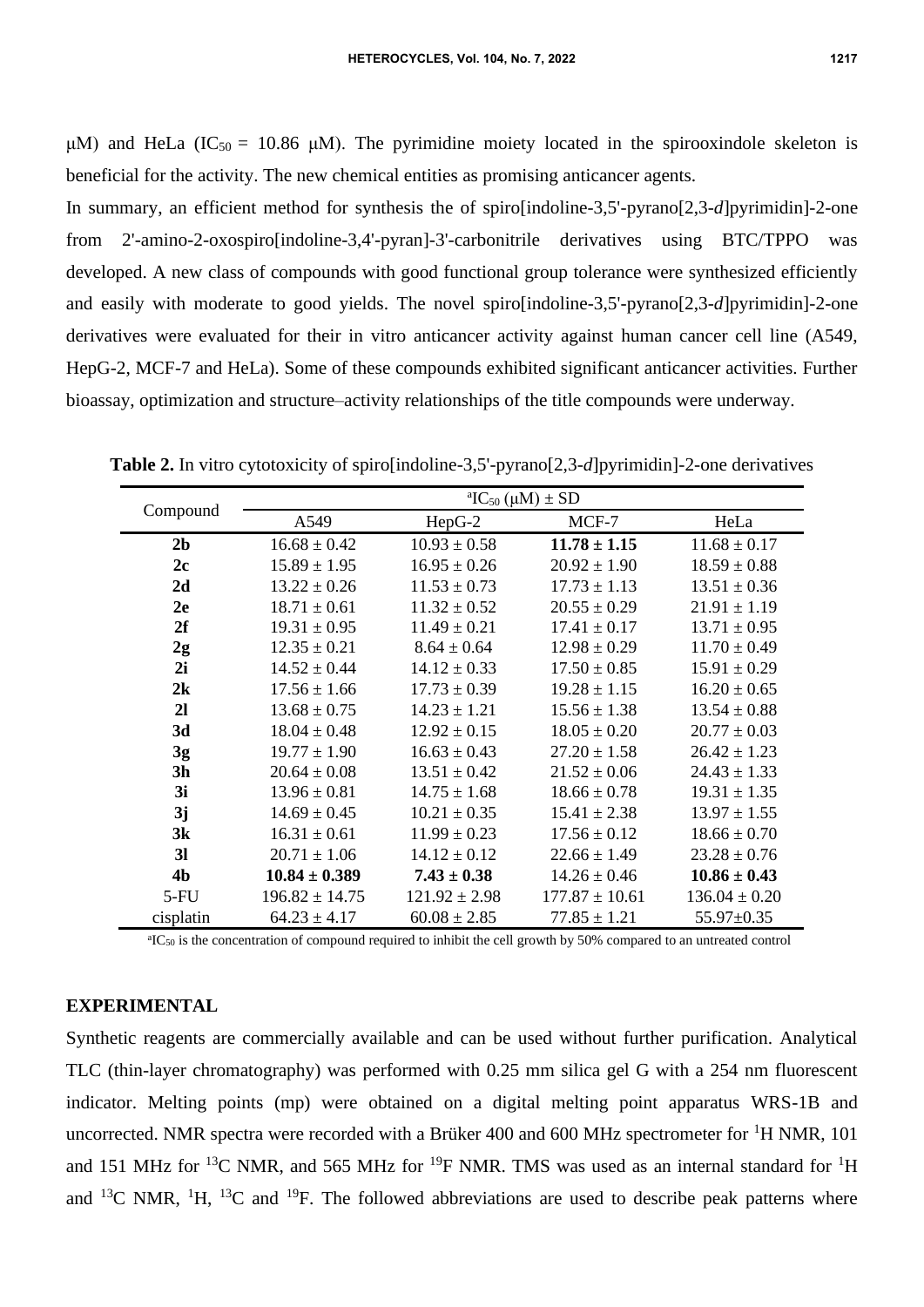appropriate:  $s = singlet$ ,  $d = doublet$ ,  $t = triplet$ ,  $q = quartet$ ,  $m = multiple$ ,  $dd = oublet$  of doublet. Coupling constants (*J*) are reported in Hertz (Hz). High-resolution mass spectra were measured with HRMS-ESI-Q-TOF. Infrared (IR) data were recorded as films on potassium bromide plates on a NICOLET iS50 FT-IR spectrometer. Purification of products was accomplished by column chromatography (*n*-hexane/EtOAc =5:1) on silica gel.

#### **General Procedure for the Synthesis of 2'-amino-2-oxospiro[indoline-3,4'-pyran]-3'-carbonitrile (1)**

To a stirred mixture of isatin (147 mg, 1 mmol) and malononitrile (66 mg, 1 mmol) in 10 mL anhydrous EtOH, a catalytic amount of piperidine (8 mg, 10 mol%) and ethyl benzoylacetate (130 mg, 1 mmol) were added. The reaction mixture was stirred at room temperature for about 1 h. After complete conversion as indicated from the color change and from thin-layer chromatography, the precipitated solid was filtered and washed with EtOH to furnish analytically pure product.

## **General Procedure for the Synthesis of 2',4'-dichlorospiro[indoline-3,5'-pyrano[2,3-***d***]pyrimidin]- 2-one (2)**

After complete addition, the mixture was stirred for 30 min at room temperature. Then ethyl 2'-amino-3'-cyano-2-oxo-6'-phenylspiro[indoline-3,4'-pyran]-5'-carboxylate **1a** (387 mg, 1 mmol) was added, and the mixture was heated to 110 °C until completion of reaction (followed by TLC, *n*-hexane/EtOAc = 5:1). After cooling down, the mixture was then poured into the ice water and extracted with  $CH_2Cl_2$ . The organic layer was dried over anhydrous  $Na_2SO_4$  and concentrated in vacuum. The crude product was purified over column chromatography (*n*-hexane/EtOAc = 5:1) to afford the pure 2',4'-dichlorospiro[indoline-3,5'-pyrano[2,3-*d*]pyrimidin]-2-one. Triphenylphosphine oxide was recovered by column chromatography (*n*-hexane/EtOAc = 1:1).

## **Ethyl 2',4'-dichloro-2-oxo-7'-phenylspiro[indoline-3,5'-pyrano[2,3-***d***]pyrimidine]-6'-carboxylate (2a):**

White solid, 81% yield, mp 170 - 172 °C. <sup>1</sup>H NMR (400 MHz, CDCl3) δ 8.85 (s, 1H), 7.56 (d, *J* = 6.8 Hz, 2H), 7.49 – 7.37 (m, 3H), 7.33 – 7.26 (m, 1H), 7.13 (d, *J* = 7.4 Hz, 1H), 7.08 – 7.01 (m, 1H), 6.92 (d, *J* = 7.8 Hz, 1H), 3.81 – 3.60 (m, 2H), 0.68 (t, *J* = 7.2 Hz, 3H). <sup>13</sup>C NMR (151 MHz, CDCl3) δ 176.27, 164.84, 164.65, 162.22, 159.13, 153.92, 141.97, 131.81, 130.95, 130.93, 130.28, 128.38, 128.32, 124.98, 123.51, 111.68, 110.38, 108.79, 61.52, 51.32, 13.09. IR (KBr): Vmax = 3187, 1728, 1712, 1663, 1566, 1524, 1473, 1367, 1308, 1263, 1199, 1096, 1081, 1033, 957, 928, 854, 786, 754, 697 cm<sup>-1</sup>. HRMS (ESI): calcd for  $C_{23}H_{15}Cl_2N_3O_4 [M + H]^+$  468.0508, found 468.0512.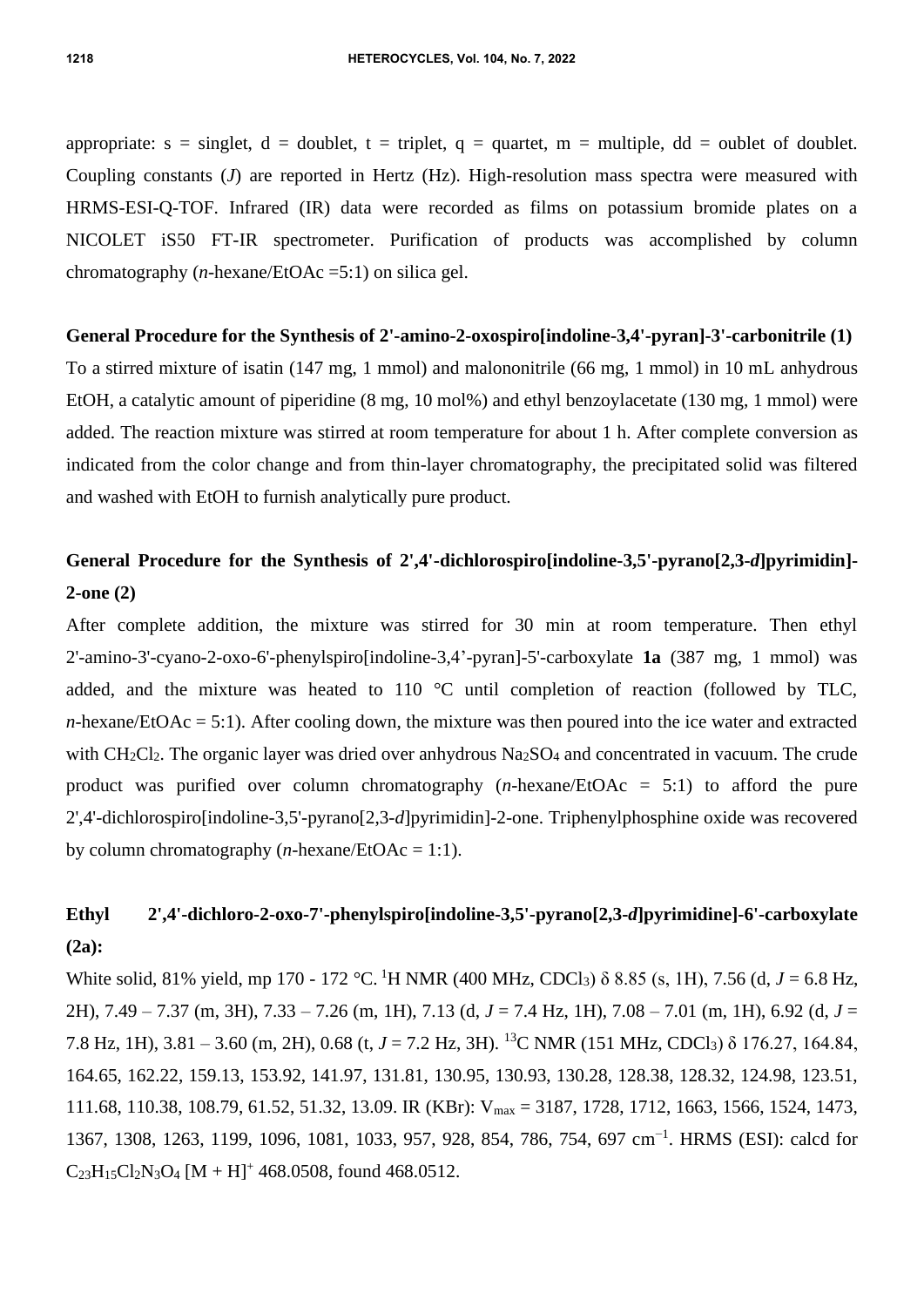## **Ethyl 2',4',5-trichloro-2-oxo-7'-phenylspiro[indoline-3,5'-pyrano[2,3-***d***]pyrimidine]-6'-carboxylate (2b):**

White solid, 78% yield, mp 225 - 227 °C. <sup>1</sup>H NMR (600 MHz, CDCl<sub>3</sub>) δ 9.07 (s, 1H), 7.55 (dd, *J* = 7.0, 1.6 Hz, 2H), 7.51 – 7.45 (m, 1H), 7.42 (dd, *J* = 8.2, 6.8 Hz, 2H), 7.27 (dd, *J* = 8.2, 2.0 Hz, 1H), 7.11 (d, *J*  $= 2.0$  Hz, 1H), 6.87 (d,  $J = 8.2$  Hz, 1H), 3.82 – 3.64 (m, 2H), 0.70 (t,  $J = 7.2$  Hz, 3H). <sup>13</sup>C NMR (151) MHz, CDCl3) δ 176.09, 164.80, 164.51, 162.15, 159.46, 154.62, 140.64, 132.42, 131.69, 131.11, 130.34, 128.80, 128.44, 128.40, 125.28, 111.42, 111.09, 108.13, 61.68, 51.40, 13.08. IR (KBr): Vmax = 3258, 1740, 1717, 1665, 1571, 1526, 1476, 1445, 1388, 1367, 1310, 1265, 1195, 1140, 1086, 1020, 959, 855, 834, 786, 751, 697 cm<sup>-1</sup>. HRMS (ESI): calcd for C<sub>23</sub>H<sub>14</sub>Cl<sub>3</sub>N<sub>3</sub>O<sub>4</sub> [M + H]<sup>+</sup> 502.0033, found 502.0031.

## **Ethyl 5-bromo-2',4'-dichloro-2-oxo-7'-phenylspiro[indoline-3,5'-pyrano[2,3-***d***]pyrimidine]-6' carboxylate (2c):**

White solid, 74% yield, mp 239 - 241 °C. <sup>1</sup>H NMR (600 MHz, CDCl3) δ 9.00 (s, 1H), 7.55 (dd, *J* = 7.2, 1.8 Hz, 2H), 7.51 – 7.46 (m, 1H), 7.45 – 7.40 (m, 3H), 7.24 (d, *J* = 1.8 Hz, 1H). 6.82 (d, *J* = 8.2 Hz, 1H), 3.83 – 3.63 (m, 2H), 0.70 (t, *J* = 7.2 Hz, 3H). <sup>13</sup>C NMR (151 MHz, CDCl3) δ 175.89, 164.79, 164.50, 162.13, 159.47, 154.64, 141.11, 133.21, 132.77, 131.69, 131.10, 128.43, 128.40, 128.03, 115.88, 111.84, 111.09, 108.13, 61.66, 51.31, 13.08. IR (KBr): Vmax = 3338, 1982, 1741, 1697, 1647, 1567, 1522, 1474, 1438, 1386, 1368, 1243, 1221, 1190, 1020, 1000, 956, 934, 885, 853, 784, 738, 698, 654 cm−1 . HRMS (ESI): calcd for  $C_{23}H_{14}BrCl<sub>2</sub>N<sub>3</sub>O<sub>4</sub> [M + H]<sup>+</sup> 545.9532$ , found 545.9528.

# **Ethyl 2',4'-dichloro-5-fluoro-2-oxo-7'-phenylspiro[indoline-3,5'-pyrano[2,3-***d***]pyrimidine]-6' carboxylate (2d):**

White solid, 73% yield, mp 220 - 222 °C. <sup>1</sup>H NMR (600 MHz, CDCl<sub>3</sub>) δ 8.96 (s, 1H), 7.55 (dd, *J* = 7.0, 1.6 Hz, 2H), 7.48 (td, *J* = 7.2, 1.4 Hz, 1H), 7.42 (dd, *J* = 8.2, 6.8 Hz, 2H), 7.04 – 6.98 (m, 1H), 6.92 – 6.84 (m, 2H), 3.78 – 3.67 (m, 2H), 0.70 (t, *J* = 7.2 Hz, 3H). <sup>13</sup>C NMR (151 MHz, CDCl3) δ 176.22, 164.75, 164.54, 162.17, 159.63 (d, *J* = 243 Hz), 159.43, 154.44, 138.09 (d, *J* = 2.2 Hz), 132.17 (d, *J* = 7.5 Hz), 131.70, 131.06, 128.42, 128.38, 116.84 (d, *J* = 23.3 Hz), 112.89 (d, *J* = 25.0 Hz), 111.16, 111.08 (d, *J* = 7.8 Hz), 108.26, 61.62, 58.45, 13.08. <sup>19</sup>F NMR (565 MHz, CDCl<sub>3</sub>) δ -118.51. IR (KBr): V<sub>max</sub> = 3328, 2981, 1724, 1662, 1629, 1569, 1487, 1456, 1386, 1366, 1308, 1265, 1222, 1187, 1094, 1079, 1021, 956, 939, 855, 804, 769, 699, 648 cm<sup>-1</sup>. HRMS (ESI): calcd for C<sub>23</sub>H<sub>14</sub>Cl<sub>2</sub>FN<sub>3</sub>O<sub>4</sub> [M + H]<sup>+</sup> 486.0332, found 486.0326.

## **Ethyl 2',4'-dichloro-5-methoxy-2-oxo-7'-phenylspiro[indoline-3,5'-pyrano[2,3-***d***]pyrimidine]-6' carboxylate (2e):**

Yellow solid, 52% yield, mp 210 - 212 °C. <sup>1</sup>H NMR (600 MHz, CDCl3) δ 9.18 (s, 1H), 7.55 (d, *J* = 7.2 Hz, 2H), 7.48 – 7.42 (m, 1H), 7.42 – 7.37 (m, 2H), 6.86 – 6.76 (m, 2H), 6.70 (d, *J* = 2.2 Hz, 1H), 3.78 (m,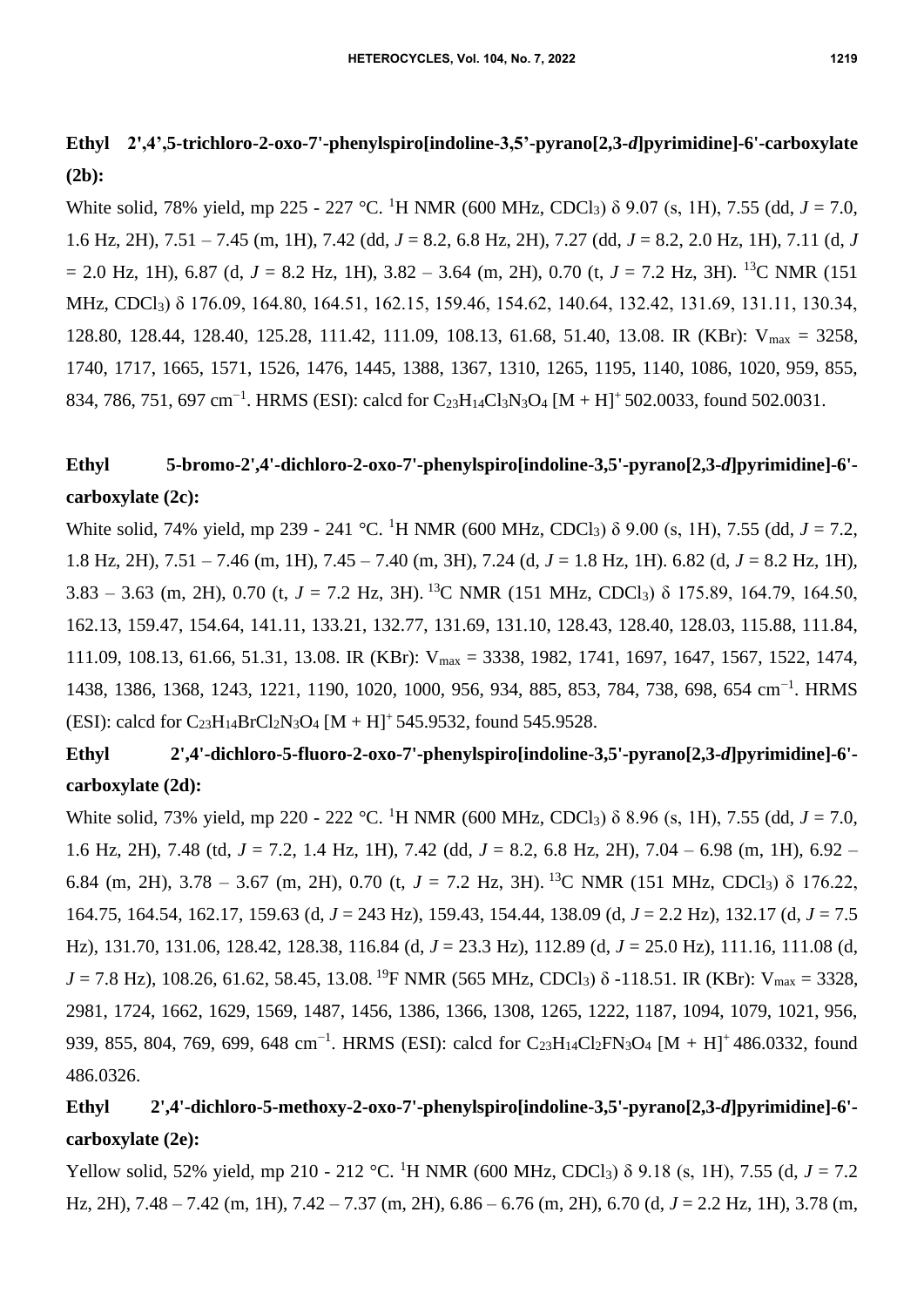2H), 3.73 (s, 3H), 0.71 (t, *J* = 7.2 Hz, 3H). <sup>13</sup>C NMR (151 MHz, CDCl3) δ 176.21, 164.73, 164.61, 162.27, 159.11, 156.52, 153.93, 135.41, 132.08, 131.82, 130.92, 128.39, 128.37, 114.97, 111.78, 111.73, 110.88, 108.79, 61.50, 58.40, 55.85, 13.11. IR (KBr): Vmax = 3419, 2935, 1720, 1663, 1608, 1569, 1524, 1491, 1439, 1386, 1347, 1306, 1267, 1204, 1080, 1032, 957, 855, 794, 699 cm−1 .HRMS (ESI): calcd for  $C_{24}H_{17}Cl_{2}N_{3}O_{5}[M+H]^{+}$  498.0564, found 498.0561.

### **Ethyl 2',4',6-trichloro-2-oxo-7'-phenylspiro[indoline-3,5'-pyrano[2,3-***d***]pyrimidine]-6'-carboxylate (2f):**

White solid, 83% yield, mp 218 - 220 °C. <sup>1</sup>H NMR (400 MHz, CDCl<sub>3</sub>) δ 8.77 (s, 1H), 7.54 (dd, *J* = 7.0, 1.8 Hz, 2H), 7.50 – 7.46 (m, 1H), 7.42 (dd, *J* = 8.2, 6.6 Hz, 2H), 7.05 (d, *J* = 2.4 Hz, 2H), 6.95 (d, *J* = 1.6 Hz, 1H),  $3.82 - 3.65$  (m, 2H), 0.70 (t,  $J = 7.2$  Hz, 3H). <sup>13</sup>C NMR (101 MHz, CDCl<sub>3</sub>)  $\delta$  176.13, 164.90, 164.52, 162.14, 159.38, 154.61, 143.07, 136.10, 131.72, 131.09, 129.31, 128.43, 128.39, 125.81, 123.51, 111.19, 111.04, 108.20, 61.69, 50.87, 13.09. IR (KBr): V<sub>max</sub> = 3313, 2969, 7939, 1705, 1633, 1570, 1525, 1480, 1446, 1389, 1368, 1302, 1237, 1222, 1180, 1135, 1082, 1032, 960, 929, 856, 814, 751, 738, 687 cm<sup>-1</sup>. HRMS (ESI): calcd for C<sub>23</sub>H<sub>14</sub>Cl<sub>3</sub>N<sub>3</sub>O<sub>4</sub> [M + H]<sup>+</sup> 502.0034, found 502.0030.

# **Ethyl 6-bromo-2',4'-dichloro-2-oxo-7'-phenylspiro[indoline-3,5'-pyrano[2,3-***d***]pyrimidine]-6' carboxylate (2g):**

White solid, 67% yield, mp 220 - 222 °C. <sup>1</sup>H NMR (400 MHz, CDCl3) δ 8.72 (s, 1H), 7.54 (dd, *J* = 6.8, 1.6 Hz, 2H), 7.53 – 7.44 (m, 1H), 7.42 (dd, *J* = 8.2, 6.6 Hz, 2H), 7.20 (dd, *J* = 8.0, 1.8 Hz, 1H), 7.10 (d, *J*  $= 1.8$  Hz, 1H), 7.00 (d,  $J = 7.8$  Hz, 1H), 3.82 – 3.70 (m, 2H), 0.72 (t,  $J = 7.2$  Hz, 3H). <sup>13</sup>C NMR (101) MHz, CDCl3) δ 175.88, 164.89, 164.50, 162.14, 159.39, 154.69, 143.12, 131.71, 131.11, 129.82, 128.44, 128.40, 126.46, 126.12, 123.99, 113.77, 111.10, 108.06, 61.70, 50.89, 13.10. IR (KBr): Vmax = 3338, 1982, 1741, 1697, 1647, 1567, 1522, 1474, 1438, 1386, 1368, 1243, 1221, 1190, 1020, 1000, 956, 934, 885, 853, 784, 738, 698, 654 cm<sup>-1</sup>. HRMS (ESI): calcd for C<sub>23</sub>H<sub>14</sub>BrCl<sub>2</sub>N<sub>3</sub>O<sub>4</sub> [M + H]<sup>+</sup> 545.9521, found 545.9517.

## **Ethyl 2',4'-dichloro-6-methoxy-2-oxo-7'-phenylspiro[indoline-3,5'-pyrano[2,3-***d***]pyrimidine]-6' carboxylate (2h):**

Yellow solid, 50% yield, mp 198 - 200 °C. <sup>1</sup>H NMR (600 MHz, CDCl<sub>3</sub>)  $\delta$  8.39 (s, 1H), 7.55 (d, *J* = 7.0 Hz, 2H), 7.49 – 7.44 (m, 1H), 7.41 (dd, *J* = 8.2, 6.8 Hz, 2H), 7.01 (d, *J* = 8.2 Hz, 1H), 6.54 (dd, *J* = 8.4, 2.2 Hz, 1H), 6.49 (d, *J* = 2.2 Hz, 1H), 3.80 (s, 3H), 3.79 – 3.66 (m, 2H), 0.71 (t, *J* = 7.2 Hz, 3H). <sup>13</sup>C NMR (151 MHz, CDCl3) δ 176.41, 164.96, 164.58, 162.23, 161.49, 158.98, 153.75, 143.03, 131.91, 130.86, 128.39, 128.34, 125.78, 123.12, 111.85, 109.01, 108.09, 97.38, 61.46, 55.55, 50.74, 13.13. IR (KBr): Vmax = 3414, 2927, 1719, 1654, 1632, 1601, 1567, 1523, 1504, 1462, 1385, 1366, 1306, 1222, 1157, 1080, 1023, 960, 856, 699 cm<sup>-1</sup>.HRMS (ESI): calcd for C<sub>24</sub>H<sub>17</sub>Cl<sub>2</sub>N<sub>3</sub>O<sub>5</sub> [M + H]<sup>+</sup> 498.0578, found 498.0575.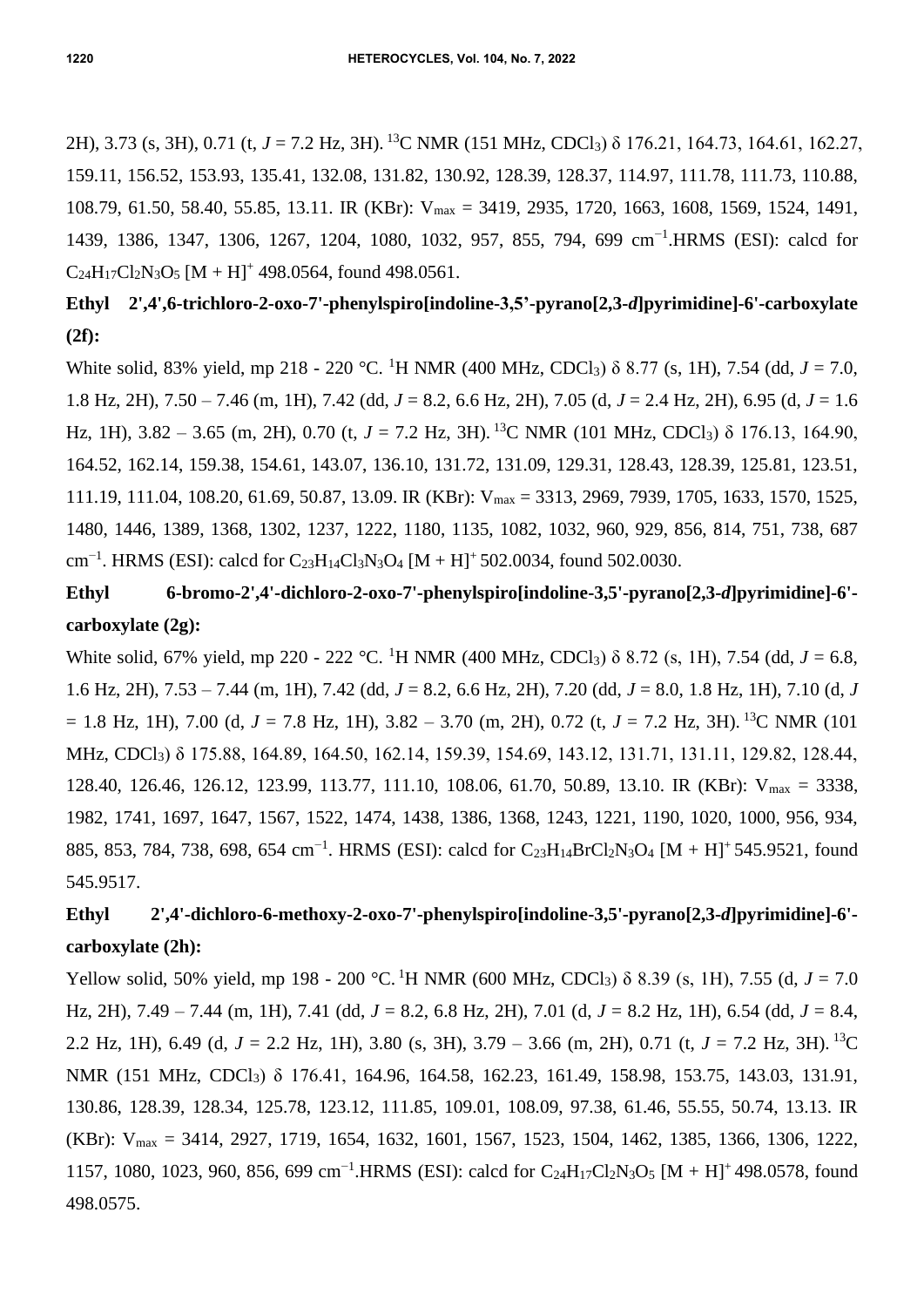## **Ethyl 2',4',7-trichloro-2-oxo-7'-phenylspiro[indoline-3,5'-pyrano[2,3-***d***]pyrimidine]-6'-carboxylate (2i):**

White solid, 75% yield, mp 210 - 212 °C. <sup>1</sup>H NMR (400 MHz, CDCl3) δ 8.66 (s, 1H), 7.80 – 7.73 (m, 2H), 7.74 – 7.66 (m, 1H), 7.64 (dd, *J* = 8.2, 6.6 Hz, 2H), 7.53 (dd, *J* = 7.2, 2.2 Hz, 1H), 7.31 – 7.16 (m, 2H), 3.96 (m, 2H), 0.94 (t, *J* = 7.2 Hz, 3H). <sup>13</sup>C NMR (151 MHz, CDCl3) δ 174.57, 164.49, 164.44, 162.17, 159.40, 154.63, 141.48, 132.90, 132.01, 131.73, 131.04, 128.43, 128.40, 124.65, 123.76, 111.27, 108.25, 103.19, 61.60, 52.43, 13.11. IR (KBr): Vmax = 3261, 2983, 1754, 1714, 1650, 1569, 1531, 1474, 1455, 1344, 1309, 1281, 1250, 1171, 1118, 1034, 1012, 966, 858, 791, 749, 708 cm−1 . HRMS (ESI): calcd for  $C_{23}H_{14}Cl_3N_3O_4$  [M + H]<sup>+</sup> 502.0012, found 502,0006.

# **Ethyl 7-bromo-2',4'-dichloro-2-oxo-7'-phenylspiro[indoline-3,5'-pyrano[2,3-***d***]pyrimidine]-6' carboxylate (2j):**

White solid, 70% yield, mp 196 - 198 °C. <sup>1</sup>H NMR (400 MHz, CDCl3) δ 8.24 (s, 1H), 7.57 – 7.50 (m, 2H), 7.52 – 7.41 (m, 4H), 7.07 (d, *J* = 7.4 Hz, 1H), 7.01 – 6.92 (m, 1H), 3.82 – 3.65 (m, 2H), 0.72 (t, *J* = 7.2 Hz, 3H). <sup>13</sup>C NMR (151 MHz, CDCl3) δ 175.89, 164.79, 164.50, 162.13, 159.47, 154.64, 141.11, 133.21, 132.77, 131.69, 131.10, 128.43, 128.40, 128.03, 115.88, 111.84, 111.09, 108.13, 61.66, 51.31, 13.08. IR (KBr): Vmax = 3198, 1736, 1716, 1661, 1614, 1567, 1522, 1473, 1446, 1383, 1310, 1272, 1248, 1183, 1116, 1082, 1022, 959, 940, 853, 754, 725, 698, 655 cm<sup>-1</sup>. HRMS (ESI): calcd for C<sub>23</sub>H<sub>14</sub>BrCl<sub>2</sub>N<sub>3</sub>O<sub>4</sub> [M  $+ H$ ]<sup>+</sup> 545.9530, found 545.9528.

## **Ethyl 2',4'-dichloro-7-nitro-2-oxo-7'-phenylspiro[indoline-3,5'-pyrano[2,3-***d***]pyrimidine]-6' carboxylate (2k):**

White solid, 71% yield, mp 256 - 258 °C. <sup>1</sup>H NMR (600 MHz, CDCl3) δ 9.45 (s, 1H), 8.16 (dd, *J* = 8.7, 1.1 Hz, 1H), 7.52 (d, *J* = 6.8 Hz, 2H), 7.49 (d, *J* = 7.4 Hz, 1H), 7.46 – 7.40 (m, 3H), 7.19 (dd, *J* = 8.6, 7.2 Hz, 1H), 3.71 (m, 2H), 0.67 (t, *J* = 7.2 Hz, 3H). <sup>13</sup>C NMR (151 MHz, CDCl<sub>3</sub>) δ 174.54, 164.54, 164.41, 161.93, 159.79, 156.08, 139.33, 134.35, 131.66, 131.26, 131.19, 130.58, 128.47, 128.46, 125.13, 123.03, 110.65, 107.43, 61.73, 50.18, 13.06. IR (KBr): Vmax = 3299, 2980, 1763, 1715, 1653, 1626, 1528, 1467, 1365, 1309, 1248, 1169, 1155, 1088, 1010, 972, 953, 929, 855, 786, 749, 706 cm−1 . HRMS (ESI): calcd for  $C_{23}H_{14}Cl_2N_4O_6 [M + H]^+$  513.0362, found 513.0359.

## **Ethyl 2',4'-dichloro-2-oxo-7'-phenyl-7-(trifluoromethyl)spiro[indoline-3,5'-pyrano[2,3** *d***]pyrimidine]-6'-carboxylate (2l):**

White solid, 74% yield, mp 193 - 195 °C. <sup>1</sup>H NMR (400 MHz, CDCl<sub>3</sub>) δ 8.24 (s, 1H), 7.57 – 7.51 (m, 3H), 7.50 – 7.45 (m, 1H), 7.42 (dd, *J* = 8.2, 6.6 Hz, 2H), 7.32 (d, *J* = 7.4 Hz, 1H), 7.20 – 7.14 (m, 1H), 3.96 – 3.34 (m, 2H), 0.71 (t, *J* = 7.2 Hz, 3H). <sup>19</sup>F NMR (565 MHz, CDCl3) δ -60.68. <sup>13</sup>C NMR (151 MHz, CDCl3) δ 175.09, 164.51, 164.41, 162.00, 159.53, 155.11, 139.52, 139.51, 132.51, 131.67, 131.11, 128.42, 128.34, 126.88 (q, *J* = 3.9 Hz), 123.60 (q, *J* = 271.9 Hz), 123.31, 112.47 (q, *J* = 33.6 Hz). 111.04, 107.95,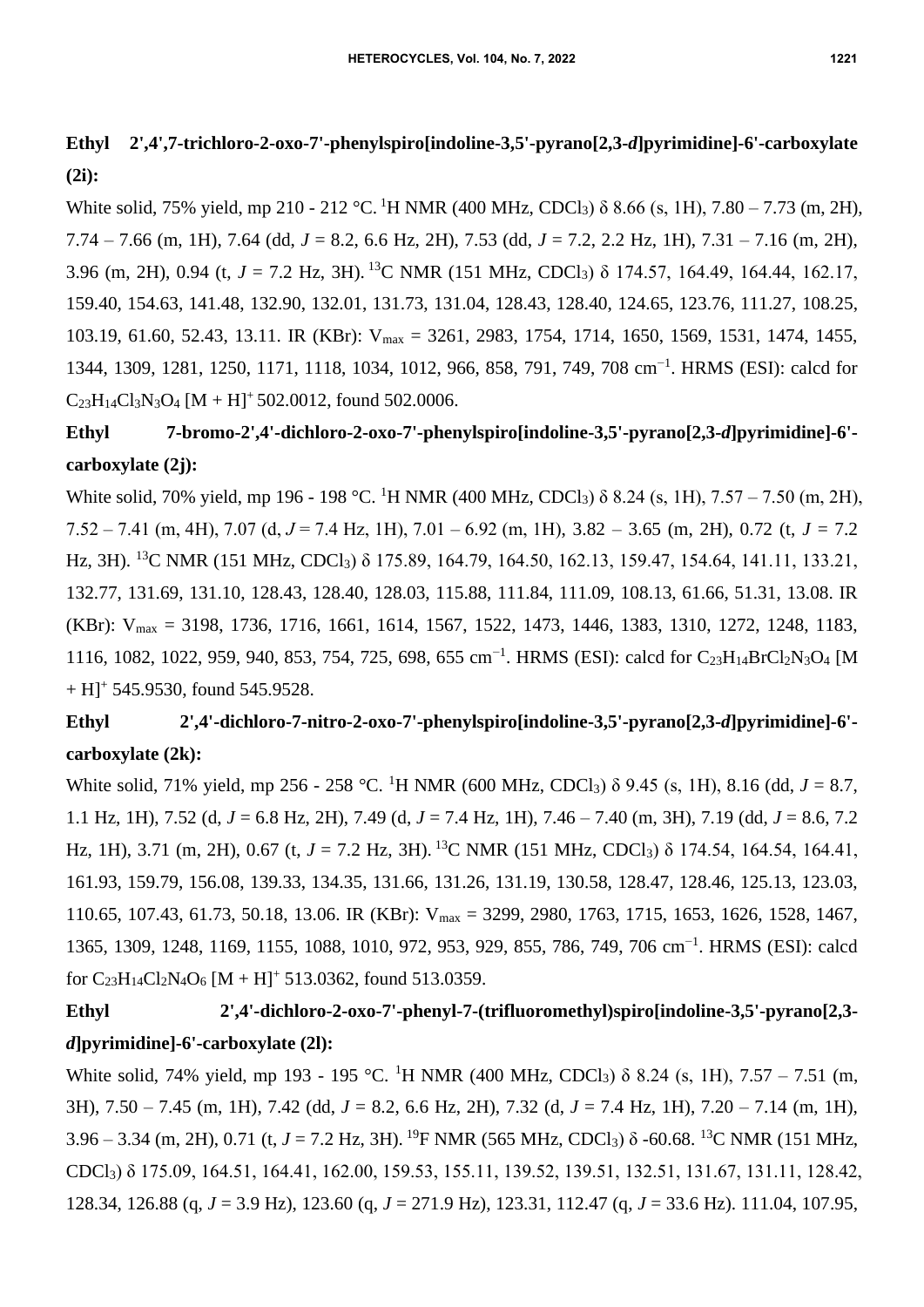61.63, 50.29, 13.03. IR (KBr): Vmax = 3224, 1739, 1717, 1662, 1620, 1569, 1521, 1459, 1369, 1309, 1221, 1187, 1172, 1087, 1034, 963, 946, 854, 804, 749, 700, 660 cm−1 . HRMS (ESI): calcd for  $C_{24}H_{14}Cl_2F_3N_3O_4$  [M + H]<sup>+</sup> 536.0365, found 536.0367.

## **Ethyl 2',4'-dichloro-7-methyl-2-oxo-7'-phenylspiro[indoline-3,5'-pyrano[2,3-***d***]pyrimidine]-6' carboxylate (2m):**

White solid, 57% yield, mp 205 - 207 °C. <sup>1</sup>H NMR (600 MHz, CDCl3) δ 9.54 (s, 1H), 7.55 (d, *J* = 7.2 Hz, 2H), 7.49 – 7.43 (m, 1H), 7.43 – 7.38 (m, 2H), 7.11 (dd, *J* = 7.0, 1.8 Hz, 1H), 7.00 – 6.92 (m, 2H), 3.77 – 3.62 (m, 2H), 2.28 (s, 3H), 0.68 (t, *J* = 7.2 Hz, 3H). <sup>13</sup>C NMR (151 MHz, CDCl3) δ 177.20, 164.68, 164.65, 162.26, 159.01, 153.49, 140.71, 131.87, 131.54, 130.88, 130.66, 128.39, 128.33, 123.44, 122.32, 119.91, 111.86, 109.06, 61.45, 51.80, 16.47, 13.08. IR (KBr): Vmax = 3431, 2924, 1721, 1663, 1567, 1523, 1465, 1446, 1387, 1309, 1210, 1187, 1082, 1041, 966, 858, 772, 751, 701 cm−1 . HRMS (ESI): calcd for  $C_{24}H_{17}Cl_2N_3O_4 [M + H]^+$  482.0632, found 482.0630.

## **Ethyl 2',4'-dichloro-1-methyl-2-oxo-7'-phenylspiro[indoline-3,5'-pyrano[2,3-***d***]pyrimidine]-6' carboxylate (2n):**

White solid, 76% yield, mp 190 - 192 °C. <sup>1</sup>H NMR (400 MHz, CDCl3) δ 7.55 – 7.48 (m, 2H), 7.39 (td, *J*  $= 16.4, 15.2, 7.6$  Hz, 4H),  $7.15 - 7.10$  (m, 1H),  $7.08 - 7.01$  (m, 1H),  $6.87$  (d,  $J = 7.8$  Hz, 1H),  $3.74 - 3.54$ (m, 2H), 3.33 (s, 3H), 0.63 (t, *J* = 7.2 Hz, 3H). <sup>13</sup>C NMR (101 MHz, CDCl3) δ 174.25, 164.76, 164.64, 161.84, 158.98, 154.37, 144.83, 131.97, 130.86, 130.46, 130.31, 128.39, 128.33, 124.66, 123.46, 111.86, 108.81, 108.42, 61.30, 50.65, 27.02, 13.11. IR (KBr): Vmax = 3418, 1716, 1667, 1609, 1567, 1522, 1492, 1469, 1447, 1388, 1368, 1311, 1256, 1220, 1180, 1125, 1089, 1059, 1019, 954, 926, 855, 805, 776, 762, 696 cm<sup>-1</sup>. HRMS (ESI): calcd for C<sub>24</sub>H<sub>17</sub>Cl<sub>2</sub>N<sub>3</sub>O<sub>4</sub> [M + H]<sup>+</sup> 482.0655, found 482.0650.

### **6'-Acetyl-2',4'-dichloro-7'-phenylspiro[indoline-3,5'-pyrano[2,3-***d***]pyrimidin]-2-one (3a):**

White solid, 78% yield, mp 180 - 182 °C. <sup>1</sup>H NMR (400 MHz, CDCl<sub>3</sub>) δ 8.49 (s, 1H), 7.74 (d, *J* = 7.8 Hz, 2H), 7.56 – 7.48 (m, 1H), 7.44 – 7.33 (m, 2H), 7.22 – 7.13 (m, 1H), 7.13 – 7.06 (m, 1H), 7.00 – 6.92 (m, 1H), 6.78 (d, *J* = 7.6 Hz, 1H), 1.89 (s, 3H). <sup>13</sup>C NMR (101 MHz, CDCl3) δ 192.28, 176.06, 164.64, 162.34, 159.08, 151.00, 141.31, 137.13, 133.99, 130.89, 130.13, 129.32, 128.87, 124.67, 123.33, 112.19, 111.51, 110.51, 51.53, 19.49. IR (KBr): Vmax = 3424, 2924, 1733, 1659, 1524, 1483, 1472, 1448, 1381, 1349, 1291, 1219, 1160, 1129, 1090, 1028, 973, 910, 881, 854, 816, 754, 703, 687 cm<sup>-1</sup>. HRMS (ESI): calcd for  $C_{23}H_{13}Cl_2N_3O_4 [M + H]^+$  4378.0399, found 438.0407.

#### **6'-Acetyl-2',4',5-trichloro-7'-phenylspiro[indoline-3,5'-pyrano[2,3-***d***]pyrimidin]-2-one (3b):**

White solid, 77% yield, mp 180 - 182 °C. <sup>1</sup>H NMR (600 MHz, CDCl<sub>3</sub>) δ 8.64 (s, 1H), 7.75 (dd, *J* = 8.2, 1.2 Hz, 2H), 7.58 – 7.52 (m, 1H), 7.44 – 7.39 (m, 2H), 7.14 (dd, *J* = 8.4, 2.2 Hz, 1H), 7.08 (d, *J* = 2.0 Hz, 1H), 6.72 (d, *J* = 8.2 Hz, 1H), 1.88 (s, 3H). <sup>13</sup>C NMR (151 MHz, CDCl3) δ 192.21, 175.84, 164.52, 162.26, 159.40, 151.54, 139.85, 137.00, 134.22, 132.39, 130.12, 129.29, 128.99, 128.65, 125.07, 111.69,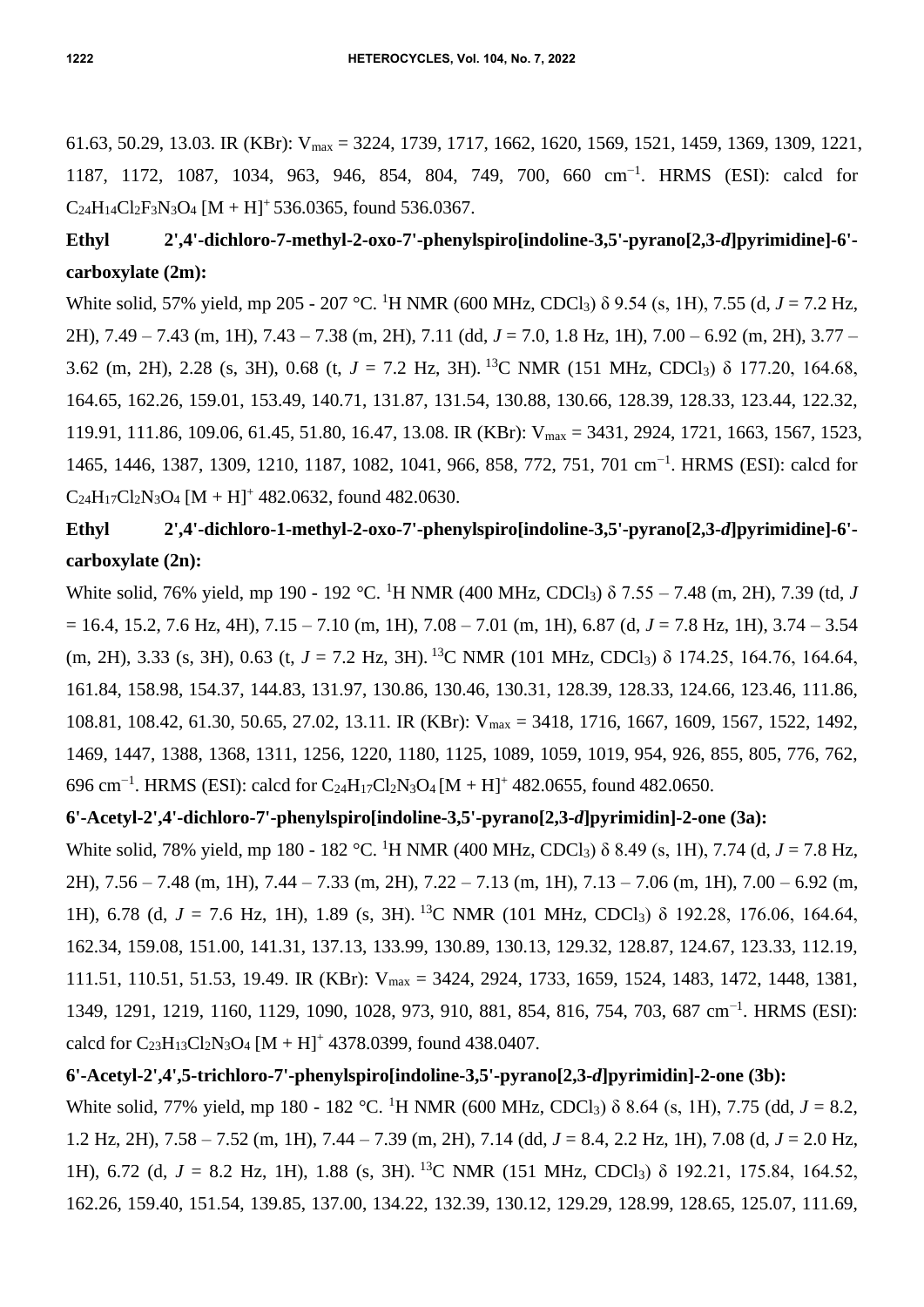**6'-Acetyl-5-bromo-2', 4'-dichloro-7'-phenylspiro[indoline-3,5'-pyrano[2,3-***d***]pyrimidin]-2-one (3c):**  White solid, 75% yield, mp 192 - 194 °C. <sup>1</sup>H NMR (600 MHz, CDCl<sub>3</sub>) δ 8.73 (s, 1H), 7.81 – 7.77 (m, 2H), 7.63 – 7.57 (m, 1H), 7.50 – 7.44 (m, 2H), 7.33 (dd, *J* = 8.2, 1.8 Hz, 1H), 7.26 (d, *J* = 1.8 Hz, 1H), 6.72 (d,  $J = 8.4$  Hz, 1H), 1.93 (s, 3H). <sup>13</sup>C NMR (151 MHz, CDCl<sub>3</sub>) δ 192.19, 175.77, 164.53, 162.24, 159.41, 151.53, 139.82, 137.02, 134.20, 132.40, 130.12, 129.29, 128.99, 128.66, 125.08, 111.70, 111.48, 110.89, 51.62, 19.54. IR (KBr): Vmax = 3415, 1750, 1669, 1595, 1524, 1475, 1447, 1381, 1316, 1291, 1274, 1221, 1188, 1133, 1108, 1027, 973, 881, 815, 718, 699 cm<sup>-1</sup>. HRMS (ESI): calcd for C<sub>22</sub>H<sub>12</sub>BrCl<sub>2</sub>N<sub>3</sub>O<sub>3</sub> [M + H]<sup>+</sup> 515.9412, found 515.9410.

**6'-Acetyl-2', 4'-dichloro-5-fluoro-7'-phenylspiro[indoline-3,5'-pyrano[2,3-***d***]pyrimidin]-2-one (3d):** White solid, 76% yield, mp 225 - 227 °C. <sup>1</sup>H NMR (600 MHz, CDCl3) δ 8.65 (s, 1H), 7.75 (dd, *J* = 8.2, 1.2 Hz, 2H), 7.55 (td, *J* = 7.4, 1.4 Hz, 1H), 7.44 – 7.38 (m, 2H), 6.92 – 6.81 (m, 2H), 6.73 (dd, *J* = 8.4, 4.0 Hz, 1H), 1.88 (s, 3H). <sup>13</sup>C NMR (151 MHz, CDCl<sub>3</sub>) δ 192.12, 176.13, 164.55, 162.28, 159.36, 159.28 (d, *J* = 243 Hz), 151.46, 137.38 (d, *J* = 2.2 Hz), 137.01, 134.18, 132.17 (d, *J* = 7.6 Hz), 129.28, 128.99, 116.70 (d, *J* = 23.4 Hz), 112.55 (d, *J* = 25.2 Hz), 111.75, 111.28 (d, *J* = 7.9 Hz), 110.98, 51.95, 19.52. <sup>19</sup>F NMR (565 MHz, CDCl<sub>3</sub>) δ -118.50. IR (KBr): V<sub>max</sub> = 3215, 1720, 1660, 1593, 1526, 1487, 1449, 1383, 1349, 1267, 1223, 1197, 1185, 1101, 1028, 971, 889, 824, 824, 781, 709, 694 cm−1 . HRMS (ESI): calcd for  $C_{22}H_{12}Cl_2FN_3O_3$  [M + H]<sup>+</sup> 456.0221, found 456.0215.

**6'-Acetyl-2',4'-dichloro-5-methyl-7'-phenylspiro[indoline-3,5'-pyrano[2,3-***d***]pyrimidin]-2-one (3e):** White solid, 54% yield, mp 223 - 225 °C. <sup>1</sup>H NMR (600 MHz, CDCl<sub>3</sub>)  $\delta$  8.29 (s, 1H), 7.78 – 7.73 (m, 2H), 7.52 (td, *J* = 7.2, 1.2 Hz, 1H), 7.39 (m, 2H), 6.96 (d, *J* = 8.0 Hz, 1H), 6.89 (d, *J* = 1.8 Hz, 1H), 6.66 (d,  $J = 7.8$  Hz, 1H), 2.20 (s, 3H), 1.87 (s, 3H). <sup>13</sup>C NMR (151 MHz, CDCl<sub>3</sub>)  $\delta$  192.19, 175.84, 164.66, 162.34, 159.01, 150.59, 138.63, 137.12, 133.93, 133.01, 130.95, 130.43, 129.36, 128.77, 125.44, 112.27, 111.60, 110.10, 51.60, 21.03, 19.37. IR (KBr): Vmax = 3203, 1744, 1723, 1666, 1596, 1524, 1492, 1448, 1382, 1315, 1291, 1217, 1145, 1106, 1092, 1026, 973, 887, 814, 774, 694 cm−1 . HRMS (ESI): calcd for  $C_{23}H_{15}Cl_2N_3O_3$  [M + H]<sup>+</sup> 452.0531, found 452.0525.

**6'-Acetyl-2',4'-dichloro-5-methoxy-7'-phenylspiro[indoline-3,5'-pyrano[2,3-***d***]pyrimidin]-2-one (3f):**  White solid, 51% yield, mp 212 - 214 °C. <sup>1</sup>H NMR (600 MHz, CDCl3) δ 8.61 (s, 1H), 7.76 (d, *J* = 7.6 Hz, 2H), 7.54 – 7.47 (m, 1H), 7.41 – 7.36 (m, 2H), 6.67 (d, *J* = 11.6 Hz, 3H), 3.68 (s, 3H), 1.88 (s, 3H). <sup>13</sup>C NMR (151 MHz, CDCl3) δ 192.07, 175.99, 164.63, 162.39, 159.07, 156.32, 150.82, 137.11, 134.70, 133.98, 131.99, 129.34, 128.83, 114.86, 112.18, 111.52, 111.50, 111.02, 58.43, 55.76, 19.42. IR (KBr): Vmax = 3412, 2927, 1732, 1659, 1595, 1524, 1492, 1438, 1380, 1315, 1290, 1222, 1202, 1150, 1131, 1105,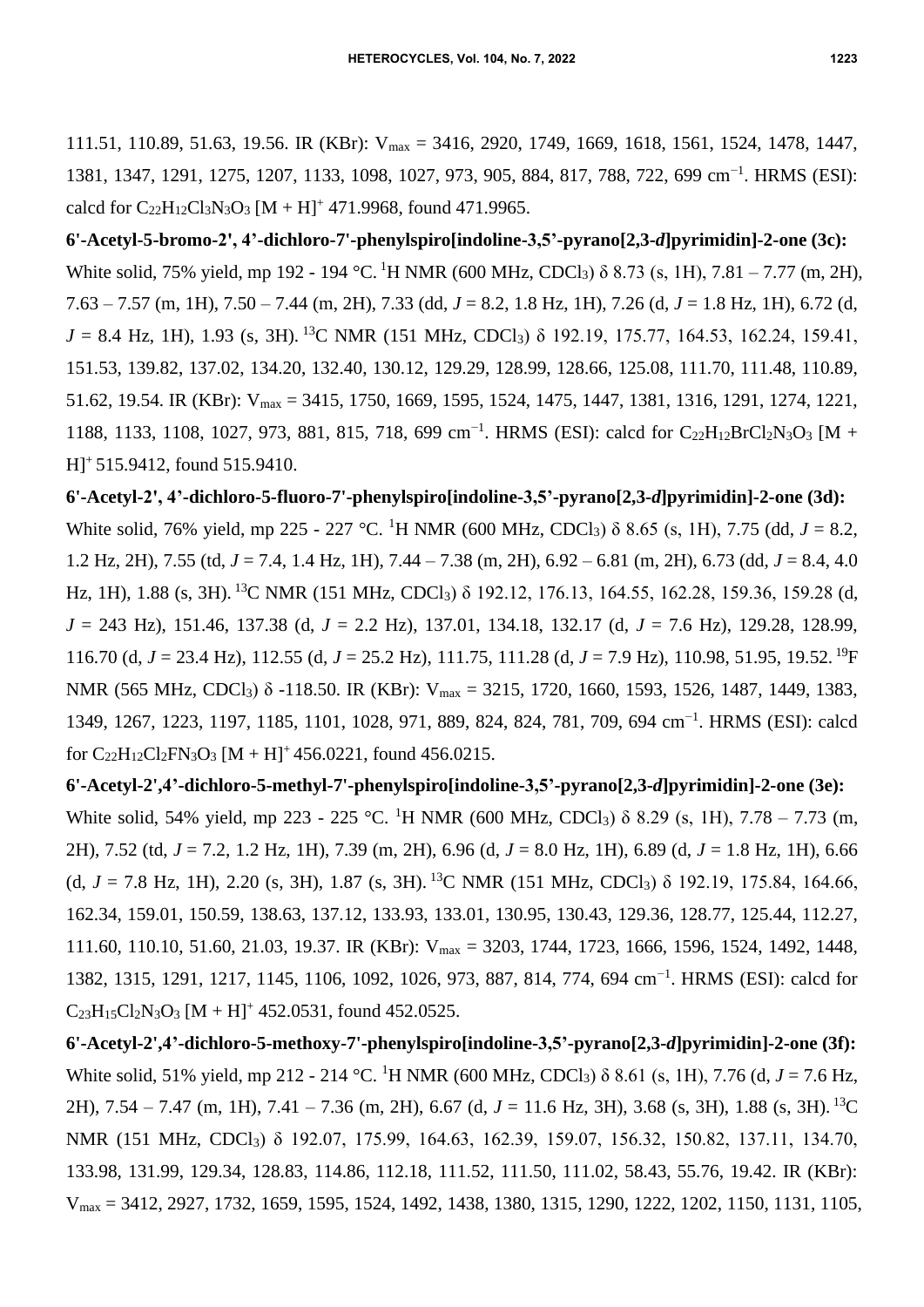1027, 973, 887, 817, 795, 704, 694 cm<sup>-1</sup>. HRMS (ESI): calcd for C<sub>23</sub>H<sub>15</sub>Cl<sub>2</sub>N<sub>3</sub>O<sub>4</sub> [M + H]<sup>+</sup> 467.0452, found 467.0451.

### **6'-Acetyl-2',4',6-trichloro-7'-phenylspiro[indoline-3,5'-pyrano[2,3-***d***]pyrimidin]-2-one (3g):**

White solid, 74% yield, mp 203 - 205 °C. <sup>1</sup>H NMR (400 MHz, CDCl3) δ 8.23 (s, 1H), 7.74 (d, *J* = 7.8 Hz, 2H), 7.62 – 7.50 (m, 1H), 7.49 – 7.38 (m, 2H), 7.03 (d, *J* = 8.0 Hz, 1H), 6.95 (dd, *J* = 8.0, 1.8 Hz, 1H), 6.82 (d,  $J = 1.8$  Hz, 1H), 1.87 (s, 3H). <sup>13</sup>C NMR (151 MHz, CDCl<sub>3</sub>)  $\delta$  192.34, 176.00, 164.52, 162.23, 159.30, 151.72, 142.51, 137.14, 135.87, 134.17, 129.31, 129.26, 129.01, 125.45, 123.35, 111.87, 111.20, 111.07, 51.11, 19.63. IR (KBr): Vmax = 3420, 1728, 1665, 1601, 1563, 1521, 1460, 1381, 1348, 1293, 1273, 1218, 1160, 1104, 1026, 960, 916, 890, 827, 792, 120, 681 cm−1 .HRMS (ESI): calcd for  $C_{22}H_{12}Cl_3N_3O_3 [M + H]^+$  471.9989, found 471.9987.

**6'-Acetyl-6-bromo-2',4'-dichloro-7'-phenylspiro[indoline-3,5'-pyrano[2,3-***d***]pyrimidin]-2-one (3h):**  White solid, 69% yield, mp 198 - 200 °C. <sup>1</sup>H NMR (600 MHz, CDCl3) δ 8.90 (s, 1H), 7.73 (dd, *J* = 8.2, 1.4 Hz, 2H), 7.58 – 7.52 (m, 1H), 7.44 – 7.38 (m, 2H), 7.10 (dd, *J* = 8.0, 1.8 Hz, 1H), 6.96 (d, *J* = 7.6 Hz, 2H), 1.87 (s, 3H). <sup>13</sup>C NMR (151 MHz, CDCl3) δ 192.39, 176.23, 164.52, 162.24, 159.28, 151.80, 142.80, 137.14, 134.19, 129.86, 129.28, 129.02, 126.22, 125.71, 123.78, 114.10, 111.78, 111.03, 51.24, 19.65. IR (KBr): Vmax = 3266, 2924, 1735, 1656, 1523, 1480, 1448, 1380, 1315, 1291, 1245, 1131, 1106, 1028, 1000, 973, 892, 856, 805, 786, 747, 702 cm<sup>-1</sup>. HRMS (ESI): calcd for C<sub>22</sub>H<sub>12</sub>BrCl<sub>2</sub>N<sub>3</sub>O<sub>3</sub> [M + H]<sup>+</sup> 515.9411, found 515.9410.

### **6'-Acetyl-2',4',7-trichloro-7'-phenylspiro[indoline-3,5'-pyrano[2,3-***d***]pyrimidin]-2-one (3i):**

White solid, 73% yield, mp 227 - 229 °C. <sup>1</sup>H NMR (600 MHz, CDCl<sub>3</sub>)  $\delta$  8.22 (s, 1H), 7.75 – 7.71 (m, 2H), 7.56 – 7.51 (m, 1H), 7.43 – 7.37 (m, 2H), 7.19 (dd, *J* = 8.2, 1.2 Hz, 1H), 7.00 (d, *J* = 7.4 Hz, 1H),  $6.96 - 6.89$  (m, 1H), 1.87 (s, 3H). <sup>13</sup>C NMR (151 MHz, CDCl<sub>3</sub>)  $\delta$  192.08, 174.85, 164.47, 162.28, 159.31, 151.51, 139.33, 137.14, 134.05, 132.08, 130.04, 129.25, 128.95, 124.11, 122.86, 115.60, 111.86, 111.05, 52.39, 19.54. IR (KBr): Vmax = 3158, 1726, 1662, 1597, 1565, 1519, 1449, 1375, 1352, 1294, 1220, 1191, 1120, 1025, 971, 930, 899, 824, 791, 739, 711, 685 cm<sup>-1</sup>. HRMS (ESI): calcd for C<sub>22</sub>H<sub>12</sub>Cl<sub>3</sub>N<sub>3</sub>O<sub>3</sub>  $[M + H]$ <sup>+</sup> 471.9969, found 471.9965.

### **6'-Acetyl-7-bromo-2',4'-dichloro-7'-phenylspiro[indoline-3,5'-pyrano[2,3-***d***]pyrimidin]-2-one (3j):**

White solid, 68% yield, mp 225 - 227 °C. <sup>1</sup>H NMR (600 MHz, CDCl3) δ 7.96 (s, 1H), 7.73 (dd, *J* = 8.2, 1.4 Hz, 2H), 7.58 – 7.47 (m, 1H), 7.44 – 7.38 (m, 2H), 7.33 (dd, *J* = 8.2, 1.0 Hz, 1H), 7.04 (d, *J* = 7.4 Hz, 1H), 6.88 (dd, *J* = 8.2, 7.6 Hz, 1H), 1.88 (s, 3H). <sup>13</sup>C NMR (151 MHz, CDCl3) δ 192.09, 174.47, 164.46, 162.27, 159.33, 151.54, 140.94, 137.18, 134.04, 132.81, 131.97, 129.23, 128.95, 124.47, 123.44, 111.93, 111.08, 103.37, 52.72, 19.54. IR (KBr): Vmax = 3157, 1727, 1660, 1565, 1519, 1448, 1385, 1352, 1294, 1218, 1191, 1132, 1097, 1026, 970, 898, 881, 822, 780, 752, 683 cm−1 . HRMS (ESI): calcd for  $C_{22}H_{12}BrCl<sub>2</sub>N<sub>3</sub>O<sub>3</sub> [M + H]<sup>+</sup> 515.9412, found 515.9410.$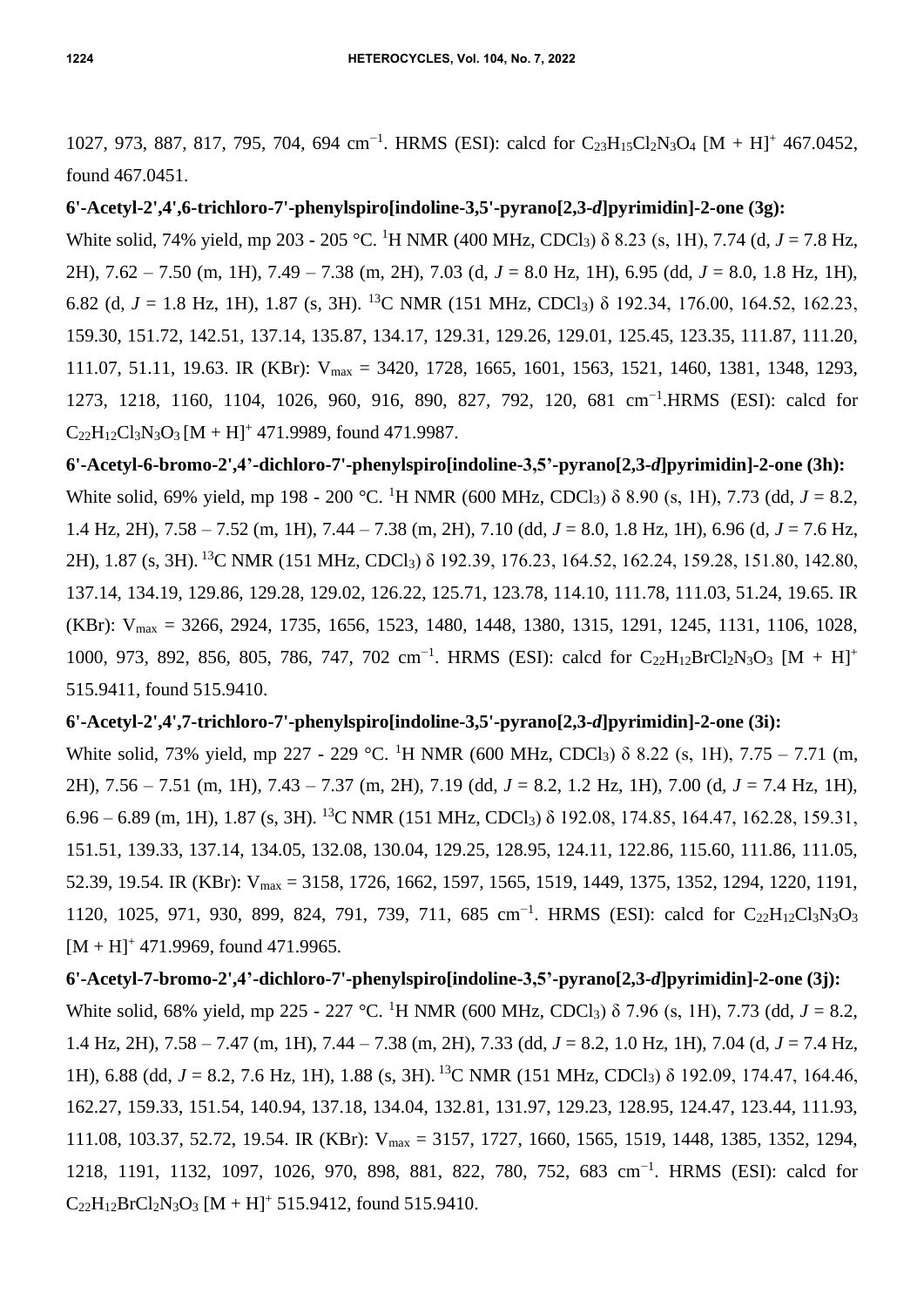## **6'-Acetyl-2',4'-dichloro-7'-phenyl-7-(trifluoromethyl)spiro[indoline-3,5'-pyrano[2,3-***d***]pyrimidin]-2 one (3k):**

White solid, 70% yield, mp 198 - 200 °C. <sup>1</sup>H NMR (600 MHz, CDCl<sub>3</sub>) δ 8.20 (s, 1H), 7.71 (dd, *J* = 8.2, 1.4 Hz, 2H), 7.57 – 7.51 (m, 1H), 7.45 – 7.37 (m, 3H), 7.28 (d, *J* = 7.6 Hz, 1H), 7.11 – 7.06 (m, 1H), 1.90 (s, 3H). <sup>13</sup>C NMR (151 MHz, CDCl3) δ 192.08, 174.99, 164.56, 162.10, 159.46, 151.99, 138.91, 138.89, 137.13, 134.10, 132.49, 129.18, 128.97, 128.02, 126.80 (q, *J* = 4.1 Hz), 123.44(q, *J* = 272 Hz), 112.60 (q,  $J = 33.6$  Hz), 111.74, 110.84, 50.61, 19.57. <sup>19</sup>F NMR (565 MHz, CDCl<sub>3</sub>) δ -60.79. IR (KBr): V<sub>max</sub> = 3187, 1735, 1687, 1663, 1624, 1597, 1566, 1522, 1458, 1395, 1381, 1339, 1317, 1296, 1221, 1169, 1123, 1096, 1027, 972, 934, 902, 885, 866, 784, 747, 689 cm<sup>-1</sup>. HRMS (ESI): calcd for C<sub>23</sub>H<sub>12</sub>Cl<sub>2</sub>F<sub>3</sub>N<sub>3</sub>O<sub>3</sub> [M + H]<sup>+</sup> 505.0223, found 505.0216.

**6'-Acetyl-2',4'-dichloro-7-methyl-7'-phenylspiro[indoline-3,5'-pyrano[2,3-***d***]pyrimidin]-2-one (3l):** White solid, 53% yield, mp 226 - 228 °C. <sup>1</sup>H NMR (600 MHz, CDCl<sub>3</sub>) δ 8.95 (s, 1H), 7.71 (dd, *J* = 8.2, 1.4 Hz, 2H), 7.53 – 7.47 (m, 1H), 7.39 – 7.33 (m, 2H), 6.98 (d, *J* = 7.6 Hz, 1H), 6.92 (d, *J* = 7.4 Hz, 1H), 6.90 – 6.84 (m, 1H), 2.15 (s, 3H), 1.86 (s, 3H). <sup>13</sup>C NMR (151 MHz, CDCl3) δ 192.10, 176.76, 164.64, 162.35, 158.95, 150.54, 140.13, 137.18, 133.84, 131.40, 130.56, 129.27, 128.76, 123.20, 122.02, 119.91, 112.40, 111.70, 51.99, 19.33, 16.38. IR (KBr): Vmax = 3164, 1718, 1685, 1663, 1627, 1565, 1521, 1448, 1376, 1350, 1289, 1220, 1158, 1129, 1033, 971, 904, 885, 869, 834, 781, 751, 684 cm−1 . HRMS (ESI): calcd for  $C_{23}H_{15}Cl_2N_3O_3$  [M + H]<sup>+</sup> 452.0530, found 452.0526.

**6'-Acetyl-2',4'-dichloro-1-methyl-7'-phenylspiro[indoline-3,5'-pyrano[2,3-***d***]pyrimidin]-2-one (3m):** White solid, 75% yield, mp 227 - 229 °C. <sup>1</sup>H NMR (400 MHz, CDCl3) δ 7.68 (d, *J* = 7.6 Hz, 2H), 7.56 – 7.47 (m, 1H), 7.43 – 7.32 (m, 2H), 7.26 (d, *J* = 15.4 Hz, 1H), 7.12 (d, *J* = 7.4 Hz, 1H), 7.03 – 6.95 (m, 1H), 6.75 (d, *J* = 7.8 Hz, 1H), 3.18 (s, 3H), 1.86 (s, 3H). <sup>13</sup>C NMR (101 MHz, CDCl3) δ 192.54, 174.31, 164.67, 161.96, 158.97, 151.47, 144.27, 137.43, 133.79, 130.43, 130.17, 129.11, 128.82, 124.38, 123.32, 112.50, 111.72, 108.65, 50.96, 26.89, 19.50. IR (KBr): Vmax = 3417, 1714, 1661, 1611, 1570, 1530, 1494, 1472, 1380, 1320, 1296, 1271, 1225, 1162, 1127, 1100, 1082, 1024, 970, 904, 866, 806, 751, 706, 688 cm<sup>-1</sup>. HRMS (ESI): calcd for C<sub>23</sub>H<sub>15</sub>Cl<sub>2</sub>N<sub>3</sub>O<sub>3</sub> [M + H]<sup>+</sup> 452.0531, found 452.0528.

**2', 4'-Dichloro-2-oxo-7'-phenylspiro [indoline-3,5'-pyrano[2,3-***d***] pyrimidine]-6'-carbonitrile (4a):**  White solid, 77% yield, mp 240 - 242 °C. <sup>1</sup>H NMR (400 MHz, CDCl3) δ 8.25 (s, 1H), 7.91 (dd, *J* = 7.4, 1.8 Hz, 2H), 7.62 – 7.54 (m, 1H), 7.51 (dd, *J* = 8.2, 6.6 Hz, 2H), 7.40 (td, *J* = 7.6, 1.6 Hz, 1H), 7.20 – 7.08 (m, 2H), 7.02 (d, *J* = 7.8 Hz, 1H). <sup>13</sup>C NMR (101 MHz, CDCl3) δ 174.05, 163.86, 162.57, 159.97, 159.86, 140.57, 132.69, 131.11, 130.17, 128.86, 128.79, 128.30, 124.77, 124.39, 114.14, 110.96, 109.60, 89.57, 51.22. IR (KBr): Vmax = 3250, 2227, 1730, 1616, 1570, 1489, 1455, 1380, 1350, 1301, 1258, 1203, 1129, 1070, 1018, 960, 928, 849, 743, 690, 660 cm<sup>-1</sup>. HRMS (ESI): calcd for C<sub>21</sub>H<sub>10</sub>Cl<sub>2</sub>N<sub>2</sub>O<sub>2</sub> [M + H]<sup>+</sup> 421.0253, found 421.0254.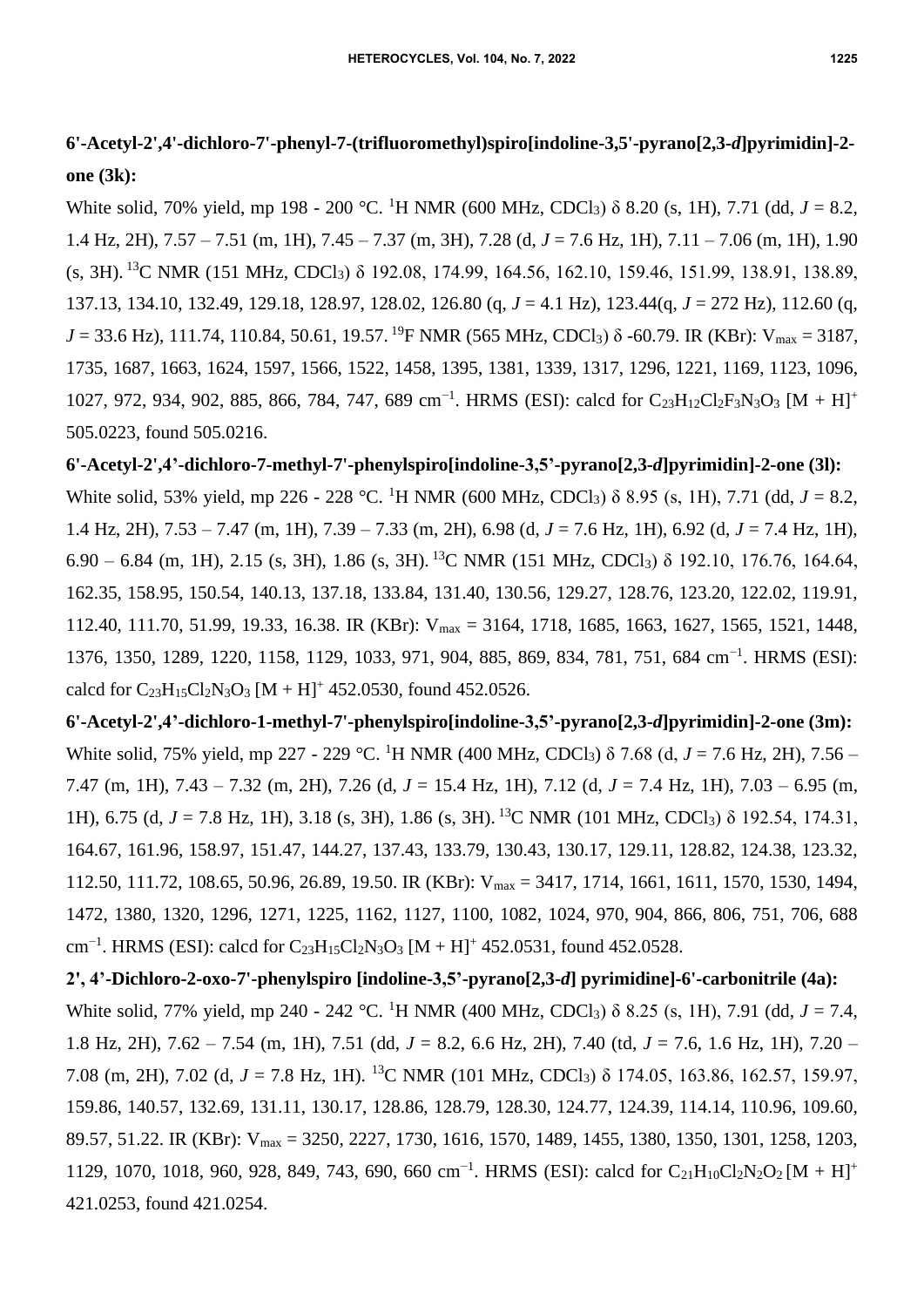**2',4',6-Trichloro-2-oxo-7'-phenylspiro[indoline-3,5'-pyrano[2,3-***d***]pyrimidine]-6'-carbonitrile (4b):** White solid, 78% yield, mp 273 - 275 °C. <sup>1</sup>H NMR (600 MHz, DMSO-*d*6) δ 11.59 (s, 1H), 7.84 (dd, *J* = 7.2, 1.6 Hz, 2H), 7.70 – 7.64 (m, 1H), 7.61 (ddd, *J* = 8.2, 5.8, 1.8 Hz, 3H), 7.19 (dd, *J* = 8.2, 1.8 Hz, 1H), 7.06 (d, *J* = 2.0 Hz, 1H). <sup>13</sup>C NMR (151 MHz, DMSO-*d*6) δ 174.46, 164.43, 161.45, 160.28, 158.73, 144.11, 135.56, 133.11, 129.67, 129.51, 129.45, 128.69, 127.91, 123.55, 114.82, 111.06, 110.54, 89.87, 50.95. IR (KBr): Vmax = 3147, 1732, 1615, 1571, 1519, 1487, 1458, 1382, 1352, 1302, 1257, 1207, 1131, 1070, 1018, 958, 927, 848, 744, 692, 661 cm<sup>-1</sup>. HRMS (ESI): calcd for C<sub>21</sub>H<sub>9</sub>Cl<sub>3</sub>N<sub>4</sub>O<sub>2</sub> [M + H]<sup>+</sup> 454.9854,

# **Ethyl 2',4'-dichloro-7'-methyl-2-oxospiro[indoline-3,5'-pyrano[2,3-***d***]pyrimidine]-6'-carboxylate (5a):**

White solid, 48% yield, mp > 300 °C. <sup>1</sup>H NMR (400 MHz, CDCl<sub>3</sub>)  $\delta$  9.43 (s, 1H), 7.57 – 7.46 (m, 1H), 7.30 – 7.22 (m, 2H), 7.15 (d, *J* = 7.8 Hz, 1H), 4.20 (q, *J* = 7.2 Hz, 2H), 2.67 (s, 3H), 1.25 (t, *J* = 7.2 Hz, 3H). <sup>13</sup>C NMR (101 MHz, CDCl3) δ 177.30, 164.26, 163.92, 162.06, 158.92, 156.97, 142.24, 131.68, 130.10, 124.69, 123.52, 111.90, 110.12, 107.52, 61.56, 50.55, 19.46, 13.51. IR (KBr): Vmax = 3415, 2932, 1727, 1710, 1618, 1566, 1523, 1474, 1366, 1344, 1300, 1107, 971, 855, 801 cm−1 . HRMS (ESI): calcd for  $C_{18}H_{13}Cl_2N_3O_4 [M + H]^+$  406.0353, found 406.0356.

### **In vitro anticancer screening**

### Cell Counting Kit‑8 (CCK‑8) assay:

Human lung cancer A549, human liver cancer HepG-2, human cervical cancer Hela and human breast cancer MCF-7 cells in logarithmic phase were taken and prepared into  $5\times10^4$ /mL single cell suspension, and 100 μL to 96-well flat-bottomed culture plates were added. After 24 h of incubation in 37 °C and 5% CO<sub>2</sub> incubator, 100 μL of the above compound solutions with different concentrations (0.80 μg/mL to 100 μg/ml) were added, and two duplicate wells were made for each drug concentration. After culturing for 48 h in 37 °C and 5%  $CO_2$  incubator, 10 µL of CCK8 application solution was added, and the cultivation was continued for 2 h, use Power Wave XS type full-wavelength microplate reader at 450 nm wavelength for colorimetric, measure the OD value of each sample, use the average OD of 2 wells. The inhibition rates of different compounds on human lung cancer A549, human liver cancer HepG-2, human cervical cancer Hela and human breast cancer MCF-7 cells were calculated.

#### **ACKNOWLEDGEMENTS**

We are grateful for financial support by the Zhejiang Province Public Welfare Technology Application Research Project under Grant Number LGG21B060004.

found 454.9850.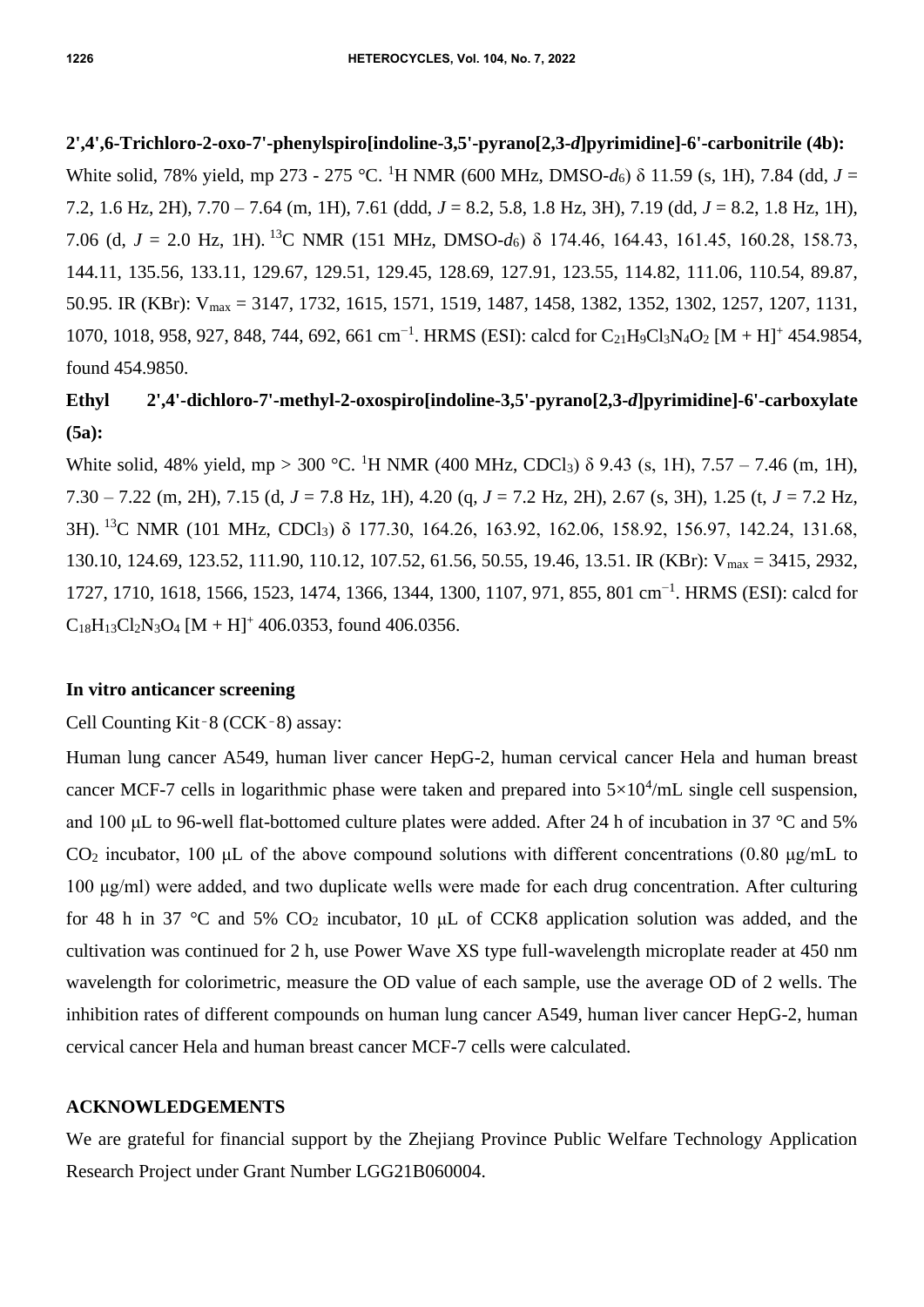#### **REFERENCES**

- 1. Y. Zheng, C. M. Tice, and S. B. Singh, *Bioorg. Med. Chem. Lett*., 2014, **24**, 3673; S. Stotani, C. Lorenz, M. Winkler, F. Medda, E. Picazo, R. Ortega Martinez, A. Karawajczyk, J. Sanchez-Quesada, and F. Giordanetto, *ACS Comb. Sci*., 2016, **18**, 330; K. Hiesinger, D. Dar'in, E. Proschak, and M. Krasavin, *J. Med. Chem.*, 2020, **64**, 150.
- 2. B. L. DeCorte, *J. Med. Chem*., 2016, **59**, 9295.
- 3. M. Lahlou, *Pharmacol. Pharm.*, 2013, **04**, 17.
- 4. A. Fensome, W. R. Adams, A. L. Adams, T. J. Berrodin, J. Cohen, C. Huselton, A. Illenberger, J. C. Kern, V. A. Hudak, M. A. Marella, E. G. Melenski, C. C. McComas, C. A. Mugford, O. D. Slayden, M. Yudt, Z. Zhang, P. Zhang, Y. Zhu, R. C. Winneker, and J. E. Wrobel, *J. Med. Chem.*, 2008, **51**, 1861.
- 5. G. Kumari, Nutan, M. Modi, S. K. Gupta, and R. K. Singh, *Eur. J. Med. Chem*., 2011, **46**, 1181.
- 6. M. M.-C. Lo, C. S. Neumann, S. Nagayama, E. O. Perlstein, and S. L. Schreiber, *J. Am. Chem. Soc.*, 2004, **126**, 16077; K. [Ding,](https://pubs.acs.org/action/doSearch?field1=Contrib&text1=Ke++Ding) Y. [Lu,](https://pubs.acs.org/action/doSearch?field1=Contrib&text1=Yipin++Lu) Z. [Nikolovska-Coleska,](https://pubs.acs.org/action/doSearch?field1=Contrib&text1=Zaneta++Nikolovska-Coleska) [Su Qiu,](https://pubs.acs.org/action/doSearch?field1=Contrib&text1=Su++Qiu) Y. [Ding,](https://pubs.acs.org/action/doSearch?field1=Contrib&text1=Yousong++Ding) W. [Gao,](https://pubs.acs.org/action/doSearch?field1=Contrib&text1=Wei++Gao) J. [Stuckey,](https://pubs.acs.org/action/doSearch?field1=Contrib&text1=Jeanne++Stuckey) [K.](https://pubs.acs.org/action/doSearch?field1=Contrib&text1=Krzysztof++Krajewski) [Krajewski,](https://pubs.acs.org/action/doSearch?field1=Contrib&text1=Krzysztof++Krajewski) P. [P. Roller,](https://pubs.acs.org/action/doSearch?field1=Contrib&text1=Peter+P.++Roller) Y. [Tomita,](https://pubs.acs.org/action/doSearch?field1=Contrib&text1=York++Tomita) D. [A. Parrish,](https://pubs.acs.org/action/doSearch?field1=Contrib&text1=Damon+A.++Parrish) J. [R. Deschamps,](https://pubs.acs.org/action/doSearch?field1=Contrib&text1=Jeffrey+R.++Deschamps) and S. [Wang,](https://pubs.acs.org/action/doSearch?field1=Contrib&text1=Shaomeng++Wang) *J. Am. Chem. Soc.*, 2005, **127**, 10130.
- 7. V. V. Vintonyak, K. Warburg, H. Kruse, S. Grimme, K. Hübel, D. Rauh, and H. Waldmann, *Angew. Chem. Int. Ed.*, 2010, **49**, 5902.
- 8. R. Matthias, M. Case, Y. Bryan K. S, L. Marcus C. S, Z. Bin, R. Bruce, S. Patrick, D. M. Plouffe, N. V. Dharia, J. Tan, K. R. Spencer, G. E. González-Páez, S. B. Lakshminarayana, A. Goh, R. Suwanarusk, T. Jegla, E. K. Schmitt, H. Beck, R. Brun, F. Nosten, L. Renia, V. Dartois, T. H. Keller, and D. A. Fido, *Science.*, 2010, **329**, 1175; B. K. S. Yeung, B. Zou, M. Rottmann, S. B. Lakshminarayana, S. H. Ang, S. Y. Leong, J. Tan, J. Wong, S. Keller-Maerki, C. Fischli, A. Goh, E. K. Schmitt, P. Krastel, E. Francotte, K. Kuhen, D. Plouffe, K. Henson, T. Wagner, E. A. Winzeler, F. Petersen, R. Brun, V. Dartois, T. T. Diagana, and T. H. Keller, *J. Med. Chem.*, 2010, **53**, 5155.
- 9. K. Ding, Y. Lu, Z. Nikolovska-coleska, G. Wang, S. Qiu, S. Shangary, W. Gao, D. Qin, J. Stuckey, K. Krajewski, P. P. Roller, and S. Wang, *J. Med. Chem.*, 2006, **49**, 3432.
- 10. S. H. Myers, V. G. Brunton, and A. Unciti-Broceta, *J. Med. Chem.*, 2015, **59**, 3593.
- 11. A .G. Sacher, K. M. Komatsubara, and G. R. Oxnard, *J. Thorac. Oncol.*, 2017, **12**, 1344.
- 12. F. Gass-Jégu, A. Gschwend, A.-C. Gairard-Dory, B. Mennecier, M. Tebacher-Alt, B. Gourieux, and É. Quoix, *Lung Cancer*, 2016, **99**, 76.
- 13. A. V. K. K. Rakesh, K. Anju, and B. Rita, *Tetrahedron*, 1900, **46**, 3953; A. D. Broom, J. L. Shim, and G. L. Aderson, *J. Org. Chem.*, 1976, **41**, 1095.
- 14. F. F. Alblewi, R. M. Okasha, Z. M. Hritani, H. M. Mohamed, M. A. A. El-Nassag, A. H. Halawa, A.